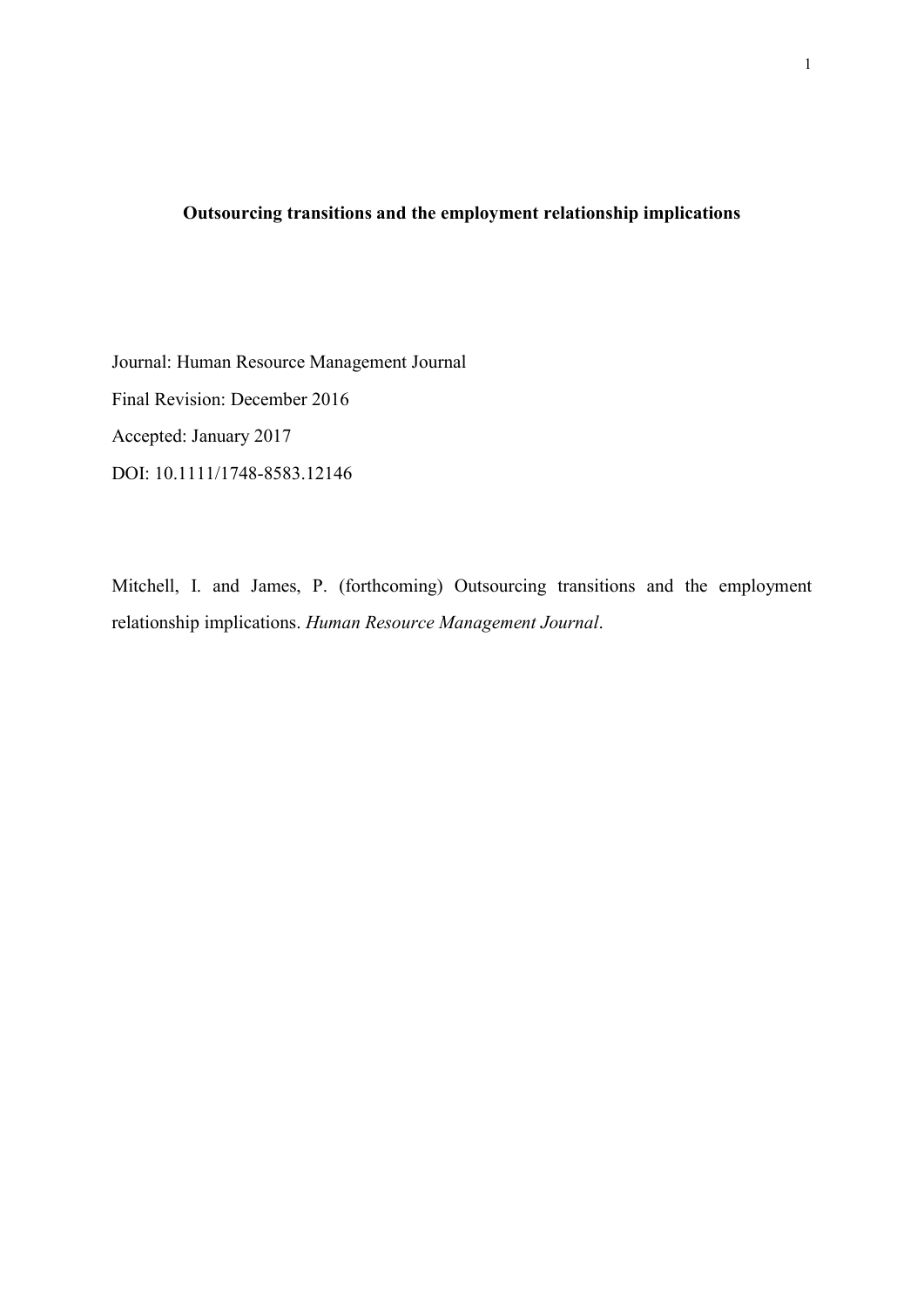## ABSTRACT

Drawing on three longitudinal case studies involving the outsourcing of public leisure services, this paper explores the work transitions of staff as they transfer from one organisation to another using a three-phase analytical framework. The obtained findings confirm the idea that outsourcing can be a difficult transition to go through, with losses occurring in relation to terms and conditions of employment. However, they also show how such changes can occur alongside the development of seemingly positive employment relationships with the new employer that challenge the view that the employment effects of public service outsourcing are invariably perceived in a negative light by employees. In doing so, the study's findings are seen to point towards the value of investigating outsourcing related work transitions longitudinally and through the lens of the adopted analytical framework. They are also seen to have implications for how such transitions are theorised and managed, including how we might understand the nature of the employment relationship and the role of line managers.

Keywords: Work transitions, Organisational change, Employment relationships, Public service outsourcing, Longitudinal research.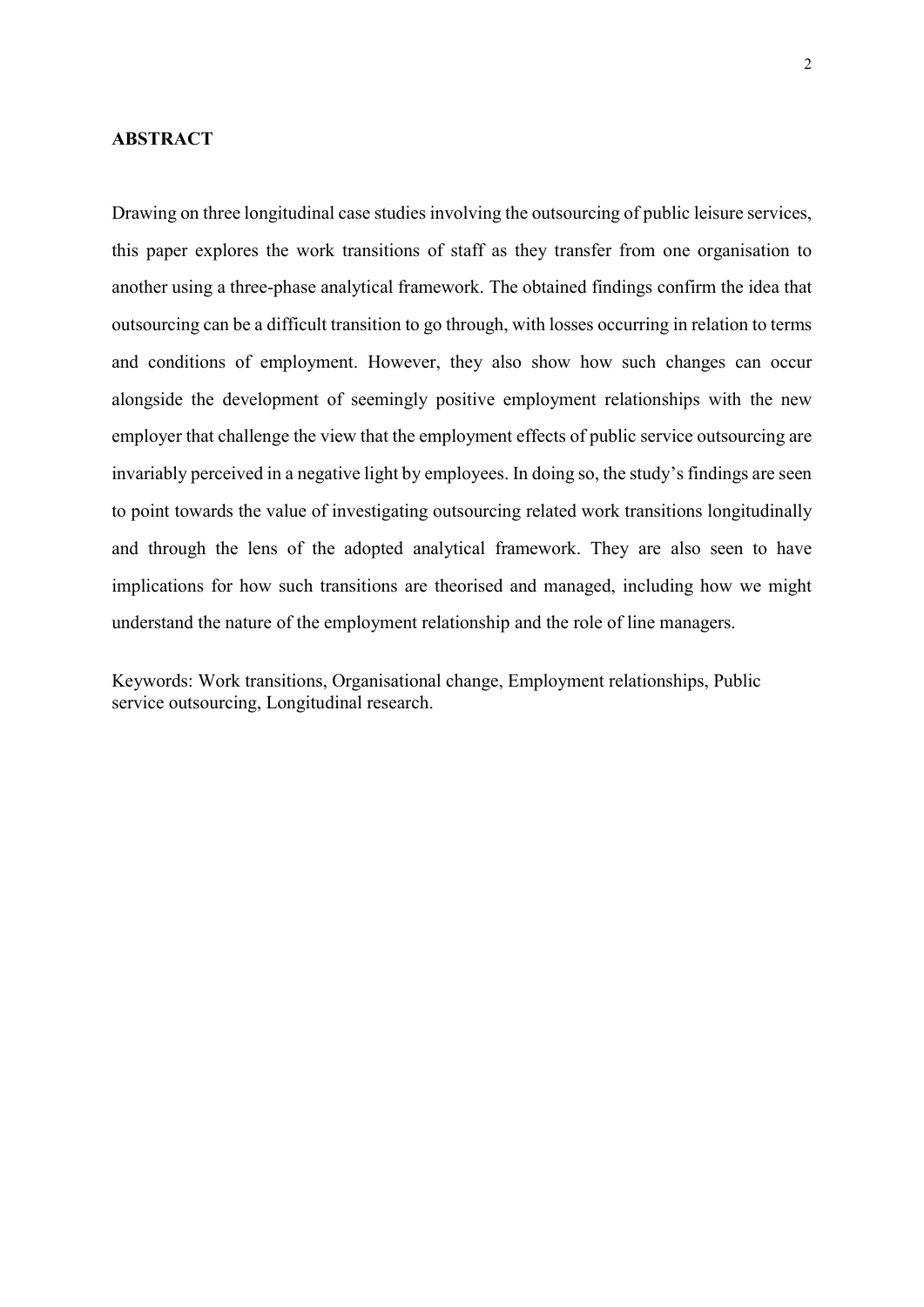#### INTRODUCTION

Over recent decades, public sectors across much of the industrialised world have gone through extensive change in how they organise and deliver public services. In the United Kingdom (UK), as in various North American and European countries, there has been a shift away from the traditional delivery of public services through the creation of contractual and institutionalised linkages with private and non-profit providers (Deakin and Walsh, 1996; Grimshaw, et al., 2002; Marchington et al., 2005a). This shift has reflected new public management agendas (Hood, 1991) driven by neoliberal reform programmes designed to improve the economic value, efficiency or effectiveness of public service provision (Osborne and Gaebler, 1992; Boyne et al, 1999; Pollitt, 2004).

Outsourcing has consequently formed a central component of the transformation of public services that has occurred internationally over the last three or so decades (Walsh, 1995; Davies, 2011). In the UK, this trend initially grew out of policies of the post-1979 Thatcher and Major Governments in power over the period to 1997, before subsequently expanding significantly during both the New Labour and Coalition years of government. Indeed, under the 2010 – 2015 Coalition government the value of annual public service outsourcing nearly doubled from £65bn to £120bn during the five-year parliamentary term (Plimer, 2015). Forecasts for the current majority Conservative Government meanwhile suggest a third of all central and local authority spending will transfer to the private and non-profit sectors for service delivery by the end of 2020 (Plimer, 2015).

This growth of outsourcing has inevitably stimulated research interest in its implications for the employment conditions of transferred staff. The resultant empirical findings paint a somewhat mixed, but largely pessimistic picture. A range of studies have reported negative effects in relation to matters like pay and benefits (Cope, 1995), employment security and work intensity (Cunningham and James, 2009; Higgins et al, 2005), work ethos (Hebson et al., 2003) and people management more generally (Sachdev, 2001; Rubery et al., 2002; Cunningham,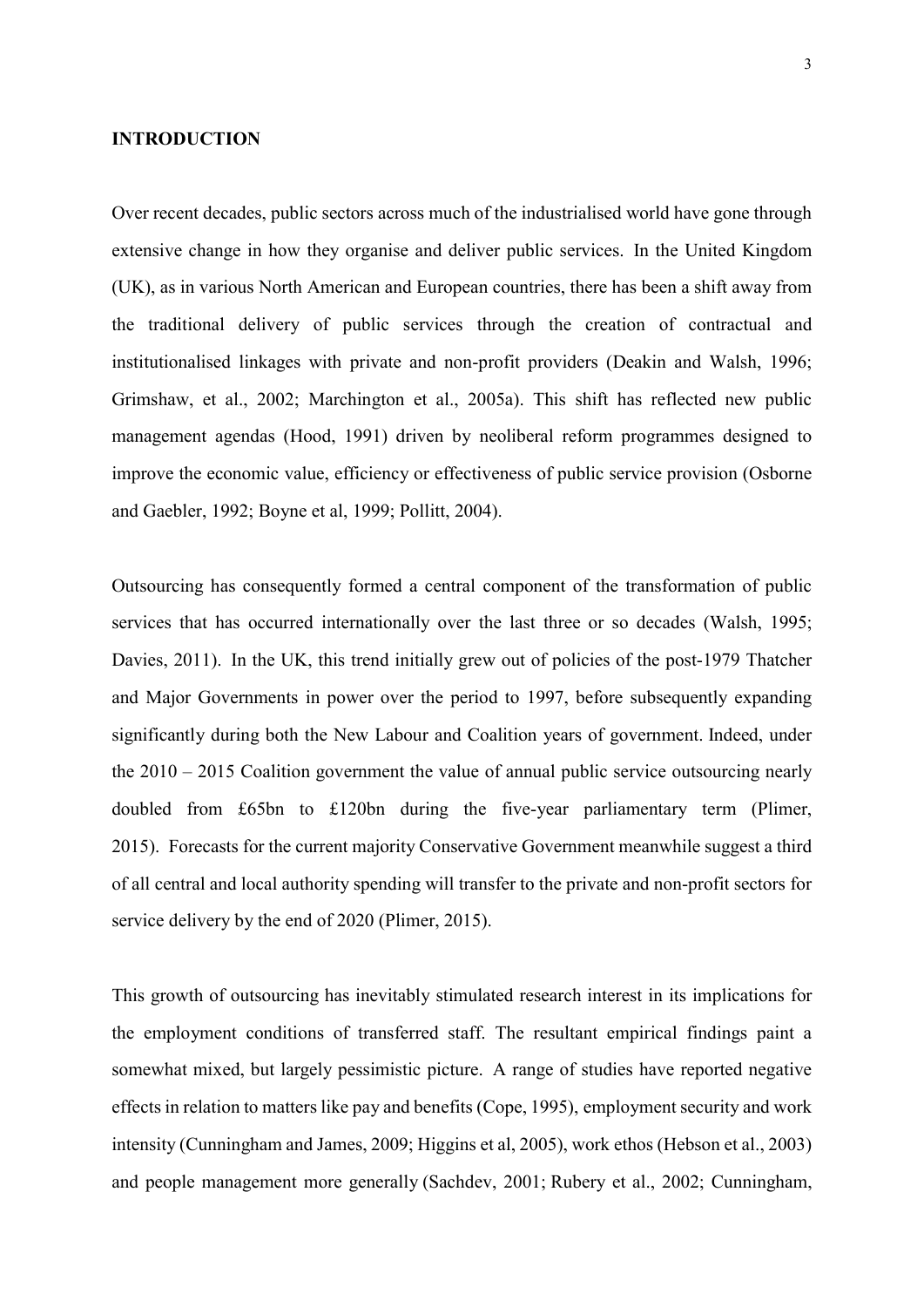2008; Cunningham and James, 2011; Rubery and Urwin, 2011). A smaller number, however, have identified positive outcomes in the realms of employee attitudes and human resource management practices (Kessler et al., 1999; Cox et al., 2008).

The current evidence base remains relatively limited though both methodologically and with regard to its focus. In large part, the research has been concerned with the material changes to employment conditions rather than the subjective experiences and responses of transferred workers and their implications for the general quality of relationships they have with employers. It is also typically of a cross-sectional nature, with the result that existing studies generally tell us relatively little about the processes of change that workers experience as they transition from one work context to another. This is despite the existence of good theoretical and empirical reasons for believing that these transition experiences can profoundly influence subsequent work attitudes and commitment: and in this way significantly affect the success of outsourcing exercises. Hence the argument advanced by Morgan (2007) that the long-term implications of outsourcing for employees will be influenced by the events and changes experienced during the initial outsourcing process.

The central objective of this paper is to address these weaknesses in existing knowledge and gain a more in-depth and nuanced understanding of both the nature of the work transitions employees experience during outsourcing exercises and the factors that influence them. In particular, it sets out to demonstrate how these experiences can only be adequately understood by studying their dynamic evolution through time and in relation to their subjective, as well as material, components. Utilising an adapted version of Isabella's (1990) temporal transition framework to analyse findings from three longitudinal case studies of the transfer of local authority staff to leisure service trusts, the offered analysis consequently sheds light on three issues. First, the value of exploring work transitions longitudinally via the use of such a framework. Secondly, the need for studies of such transitions to move beyond a focus on the influence of economic and socioemotional factors and to take into account the impact of wider psychological issues, including those of identification and purpose. Finally, the implications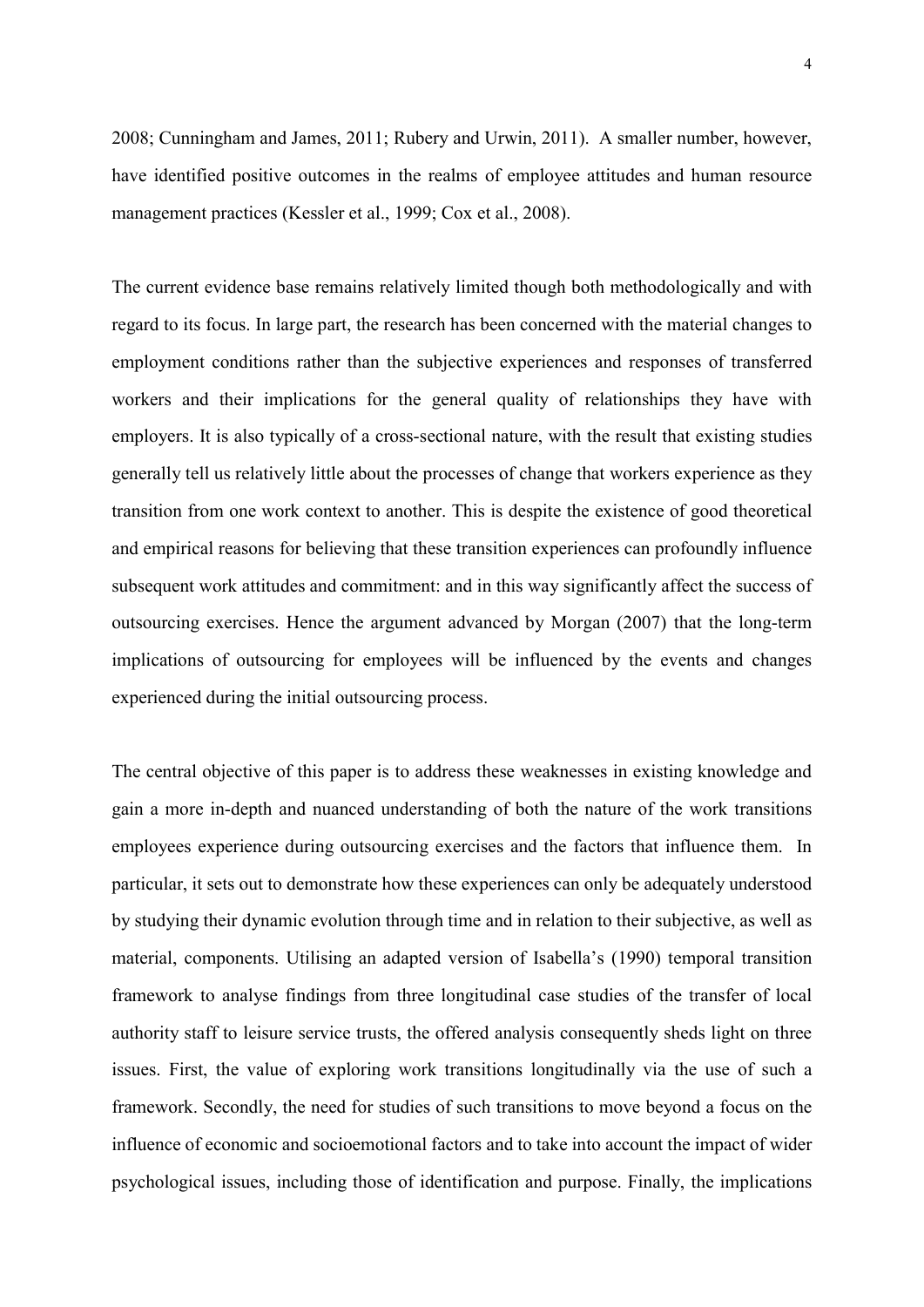that these conceptual features carry for human resource management practices relating to outsourcing exercises and, in particular, their planning and the role of line managers within them.

The remainder of this paper is structured as follows. Firstly, there is a brief overview of the nature and extent of leisure service outsourcing and a lengthier literature-based discussion of the notion of work transitions and its relevance to the study of public service outsourcing. Following this, the study's methods and findings are presented. Finally, the implications of the obtained findings for theory and practice are discussed.

#### LEISURE SERVICE OUTSOURCING: ITS NATURE AND EXTENT

The use of outsourcing as a mechanism for delivering public leisure services in the UK is not a recent phenomenon. Since the post-1979 Conservative Governments' policy of Compulsory Competitive Tendering, and more particularly the making of the Competition in Sport and Leisure Facilities Order 1989, the transfer of services to the private and non-profit sectors has been continuously rising, regardless of the political complexion of the government. Thus, leisure service outsourcing expanded substantially during the 1997-2010 period of 'New Labour' rule, rose further under the 2010-2015 Liberal Democratic – Conservative Coalition government, and is increasing yet again under the current Conservative administration.

Available evidence illustrates this ongoing trend towards outsourcing clearly. In 2002, the proportion of public leisure services outsourced to an external vendor stood at 27%. By 2006, this proportion had passed 38% and by 2012 the share of 'in-house' provision had fallen to just 41% (Audit Commission, 2006; King, 2012). It is further clear that much of this growth in outsourcing has involved the transfer of services to non-profit providers (Houlihan and Lindsey, 2012): the market share of leisure trusts having risen from 12% in 2002, to 21% in 2005, and to 24-30% in 2012 (Audit Commission, 2006; King, 2012). In addition, in a 2012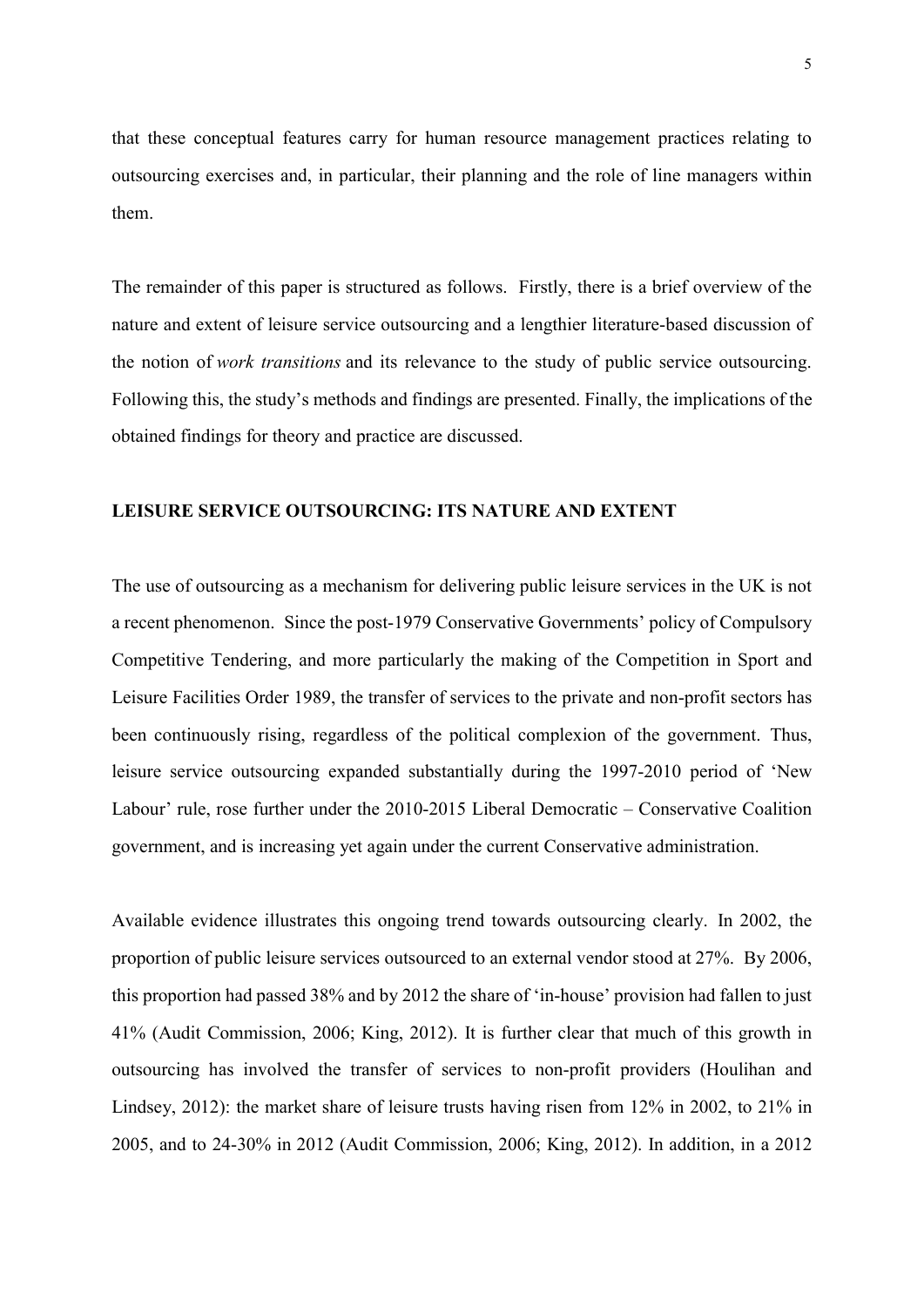survey nearly three-quarters of local authorities anticipated that the role of such trusts would expand further over the next five years (King, 2012).

The shift of services to leisure trusts, as opposed to private providers, is understandable given (a) the charitable tax breaks and hence lower costs that they offer (Centre for Public Services, 1998), and (b) their focus on the social purposes of sport and leisure (Simmons, 2004). The 'non-profit' status, though, is something of a misnomer given that public leisure providers offer member based services and consequently have the potential to generate standalone revenue and financial surpluses. As a result, leisure trusts embody a strong commercial orientation. Indeed, this feature of leisure services needs to be borne in mind when considering the impact of outsourcing on transferred workers and their responses to the changes they experience. For, in comparison with other groups of public sector workers, they are relatively used to working in a commercially driven environment. They might consequently also be more willing to accept changes introduced for commercial reasons.

#### OUTSOURCING AND WORK TRANSITIONS

Outsourcing is often conceptualised as an event rather than an ongoing process, notably in the realm of law and transactional economics (Williamson, 2008). Little cognisance is therefore taken of the idea of outsourcing as a work transition in existing research. Yet, a substantial body of theoretical and empirical work on such transitions has developed since at least the midtwentieth century that would seem of considerable relevance to the analysis of employment changes associated with public service outsourcing. As a result, conceptualising outsourcing as a form of work transition would seem to provide a potentially valuable analytical framework within which to seek to understand workers' experiences of it given the (multitude of) events and changes that the process inevitably involves as they move from one employment context to another.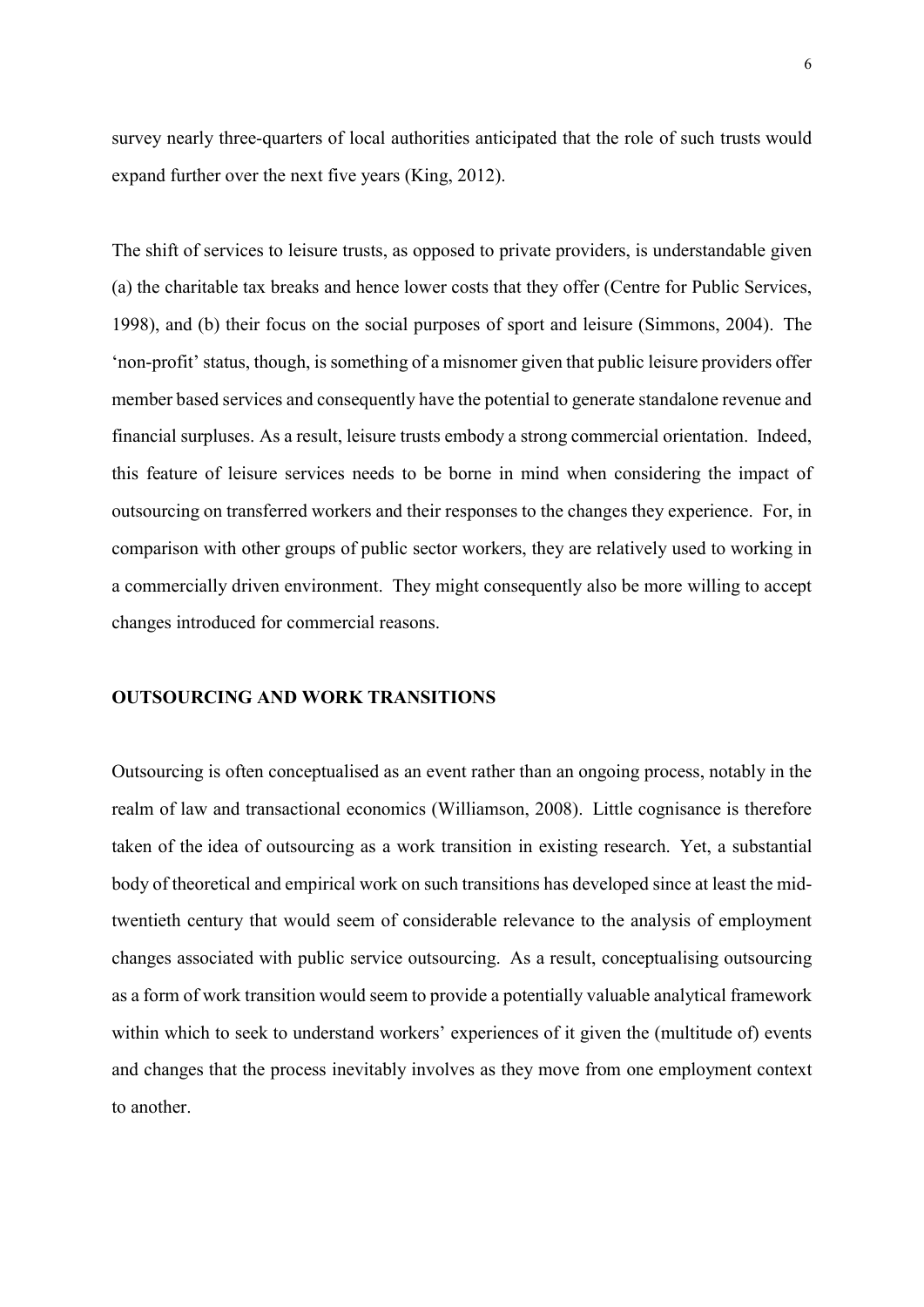A number of models exist which conceptualise and analyse work transitions, with the bulk of these theorising the process in terms of phases. Lewin (1951), for example, developed his unfreezing-changing-refreezing framework to represent the process of change that organisations or employees experience when moving from one 'quasi-stationary state of equilibrium' to another. In a similar vein, Isabella's (1990) model postulates that employees go through four phases when encountering a substantial transition process – anticipation, confirmation, culmination and aftermath (Isabella, 1990). Similarly again, Bridges (2009) argues that people move through an 'ending stage', then a 'neutral stage', before potentially reaching 'new beginnings'. Meanwhile, Nicholson (1990) has identified four phases of transition – preparation, encounter, adjustment and stabilisation.

Together, these models point to the need to study the employee perspective of outsourcing through a longitudinal dimension in order to capture how people subjectively evaluate their work experiences in relation to the changing material contexts in which they work. In doing so, they point to the need to move beyond the already noted tendency of existing studies of the employment ramifications of public service outsourcing that focus predominantly on material changes to staff working conditions and, in particular, those affecting substantive terms and conditions, such as pay, holiday and pension entitlements and sick leave benefits. Furthermore, they also imply moving beyond an associated tendency in current research to assume that changes tend to impact negatively on employment relationships, as well as the performance of the outsourced service.

Focussing on the material context would seem problematic given the factors found to influence the transition experiences of workers in outsourcing exercises. For example, Hebson et al (2003) in a study of how staff of a large NHS Trust and a London local authority had responded to their transfer to private sector providers, found a range of factors to have influenced their responses. These included their prior work ethos, the nature of the material changes made to their work and the way in which they had been made, and the extent to which they personally benefited from the experienced transfer. In a similar vein, a study by Kessler et al. (1999)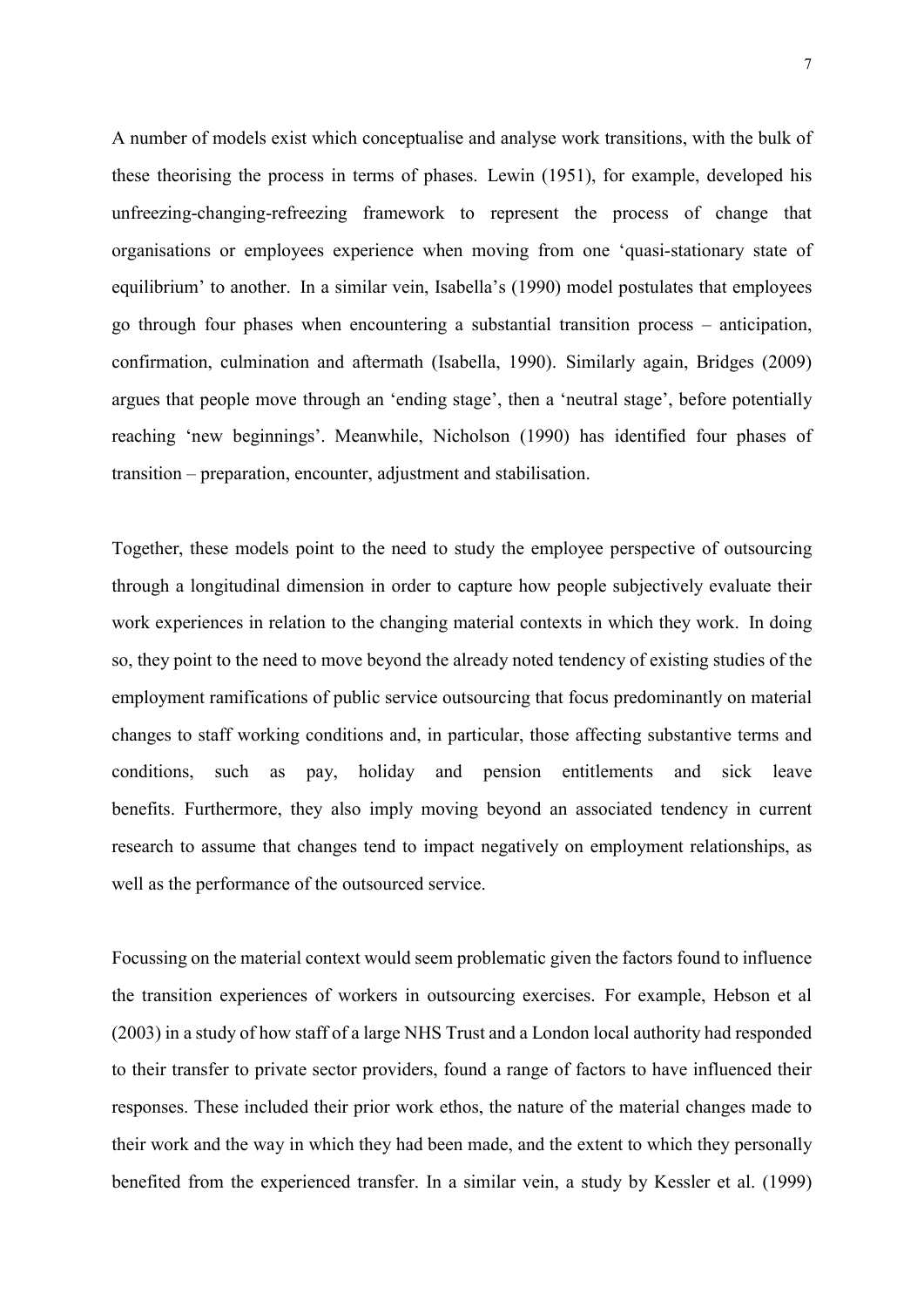developed an analytical framework for investigating employee perspectives of outsourcing based on three overarching factors. The first of these – the pre-transfer context – relates to the treatment of employees by their former employer prior to outsourcing. The second encompasses 'pull' factors pertaining to the attractiveness of working for the outsourcing vendor in terms of the pre-transfer beliefs about the personal benefits or losses that outsourcing might bring, as well as the reputation of the outsourcing vendor. Finally, the third factor is the 'landing' and relates to the comparison between the 'pre-transfer' expectations and the 'post-outsourcing' reality.

These empirical analyses further highlight how staff responses to outsourcing exercises cannot be understood adequately through cross-sectional analyses of just material changes to employment terms and conditions. Instead, they point to a need to take into account a range of surrounding factors and, more particularly, the subjective meanings that staff attach to the whole gamut of changes they experience during the process of leaving one organisation and joining another (Bartels et al, 2006; Morgan, 2007). In doing so, they consequently reinforce the value of studying outsourcing longitudinally as a form of work transition.

The work of Kessler and colleagues (1999) further reinforces the value and appropriateness of studying the work transitions of staff stemming from public service outsourcing exercises through a staged approach. At the same time, their framework suffers from the limitation that its 'landing' stage' does not distinguish between the immediate, relatively short-term responses and experiences of being transferred and those that evolve over time as they adjust to, and gain greater insights into, the costs and benefits of their new employment environment. In contrast, that of Isabella (1990) detailed earlier does embody such a distinction through its phases of 'culmination' and 'aftermath'. Thus, while the former concerns how people amend the pretransfer views they had developed via prior 'anticipation' and 'confirmation' phases in the light of initial experiences, the latter embodies longer-term evaluative processes whereby they reach judgements concerning the strengths and weaknesses of the experienced changes. Furthermore, an additional virtue of Isabella's (1990) model, as she points out, is that the shifts from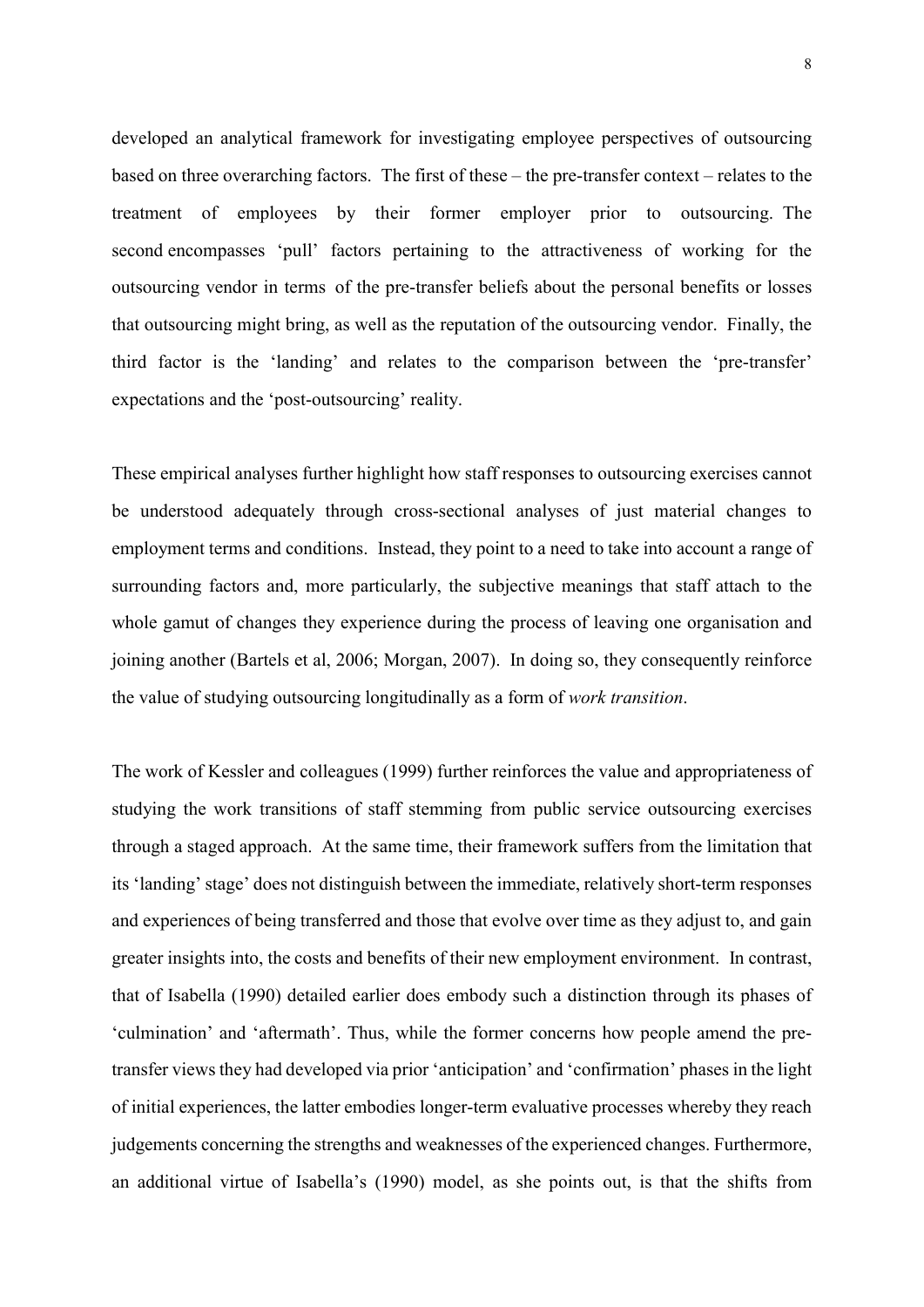anticipation to confirmation, from confirmation to culmination and from culmination to aftermath parallel the change processes distinguished in Lewin's (1951) unfreezing-changingrefreezing framework (Isabella, 1990: 26).

In the empirical analysis that follows a three-phase model based on that developed by Isabella (1990) is therefore employed to shed new empirical light on the temporal work transitions of transferred staff and the material and subjective factors shaping them. The first phase of this model combines the anticipation and confirmation phases of Isabella's (1990) model dealing with processes of interpretation prior to and immediately after the formal announcement that an outsourcing change is to take place. In this, attention is focussed on workers' experiences during the period from the point when they first become aware that their work is likely to be outsourced to the formal award of the outsourcing contract to the successful tendering organisation. Meanwhile, the second and third focus attention respectively on the workers' initial, early post-transfer reports of their transfer experiences and then those given once the nature of their employment in the new organisational setting has become both firmer and clearer.

## METHOD

-

Data for the study were collected through in-depth interviews conducted as part of three longitudinal investigations of workers being transferred from local authorities – one district, one borough and one unitary  $-$  to work on outsourced services delivered by leisure trusts.<sup>1</sup> In total, 85 interviews were conducted with employees and managers across three small-medium size leisure organisations. The research was conducted across a number of years after the financial crisis of 2008, with wider economic challenges occurring in the way that local authority and leisure spending was prioritised in the UK. In the years prior to the outsourcing transfers, each of the case study organisations encountered pressures in leisure services from

<sup>&</sup>lt;sup>1</sup> In many parts of England the provision of local government services is distributed between two different tiers of councils: county councils and smaller district, borough or city ones. Elsewhere, there is just one (unitary) tier of local government. This is the case, for example, with London boroughs.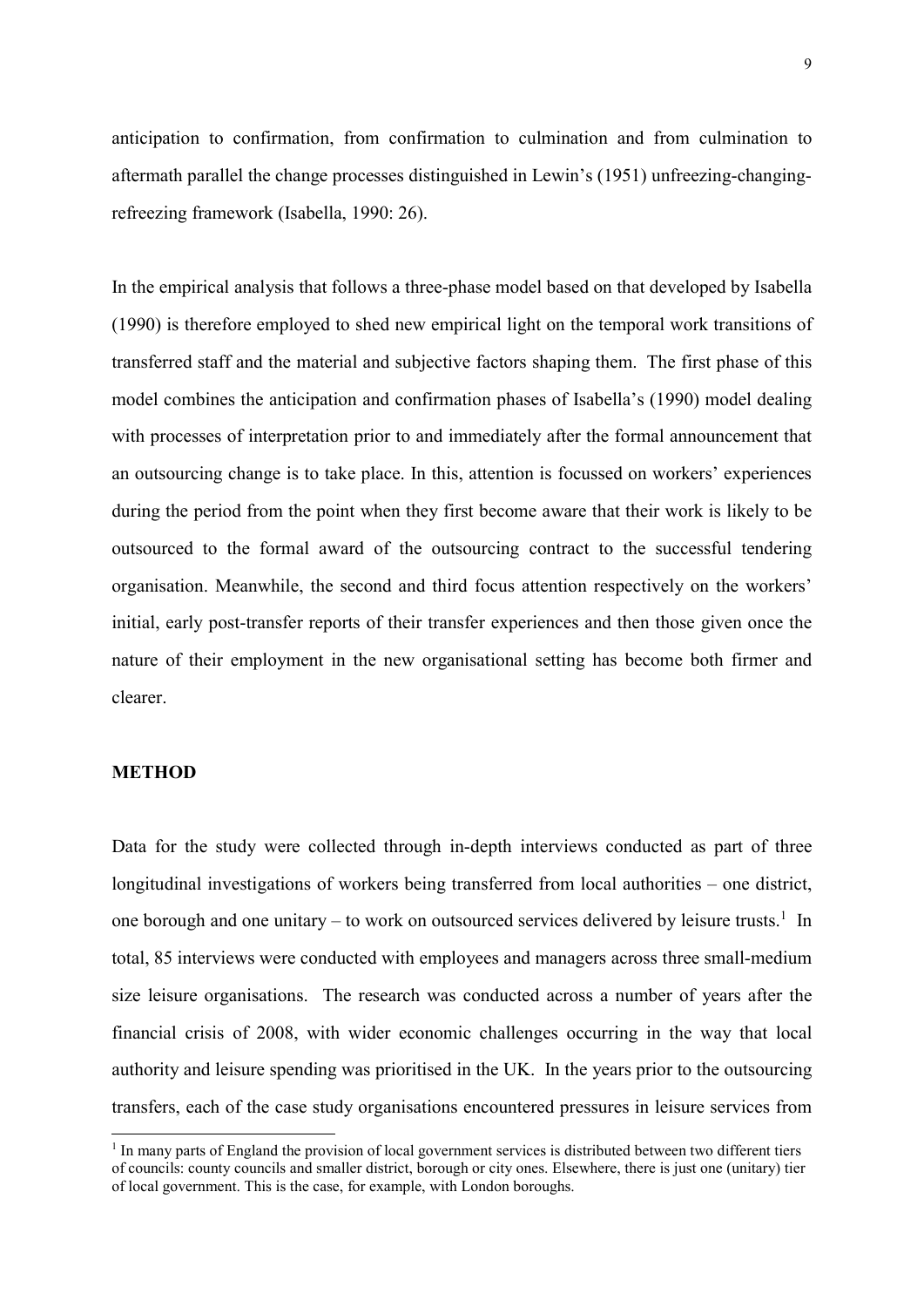rising operational costs (e.g. energy), increased private sector competition, and internal demands to streamline spending. Indeed, the rationale to outsource was typically justified on the basis of financial decision-making – either from the local authority or the leisure organisation standpoint.

In order to capture the lived experience of the experienced transitions, all the interviews were conducted at one of two time points to allow longitudinal comparisons of how experiences, and associated perceptions, changed during the outsourcing process. The first waves of interviews took place three months after the outsourcing contract commenced and data from them are used below to explore the pre-transfer and immediate post-transfer experiences of staff. The second waves took place around twelve months after the transfers had taken place and are utilised in what follows to shed light on the longer-term perceptions of workers concerning how they had been affected by outsourcing transfers. Those interviewed (with two exceptions) had been employed by the respective local authorities prior to the outsourcing process. The length of employment service of participants at the respective local authorities ranged from <1 to 23 years. All participants were recruited through the purposive sampling technique, as this provides clear direction as to whom to recruit data from, whilst simultaneously allowing space for researchers to seek out 'outliers' when necessary (Barbour, 2001; Morrow, 2005). As Table 1 shows, 24 of those interviewed were front-line leisure centre workers (e.g. fitness instructors, receptionists, lifeguards and supervisors), 21 occupied supervisory roles and 11 were managers.

#### <Insert Table 1 Here>

In-depth interviews were utilised because of their capacity to allow researchers to access rich descriptions about individual experiences of events and activities (Warren, 2002; Hesse-Biber and Leavy, 2010) and the way in which they 'provide an open, flexible, experiential and illuminating way to study complex, dynamic interactive situations' (Carson, 2001: 77). The interviews commenced in an open-ended, inductive manner by allowing each participant to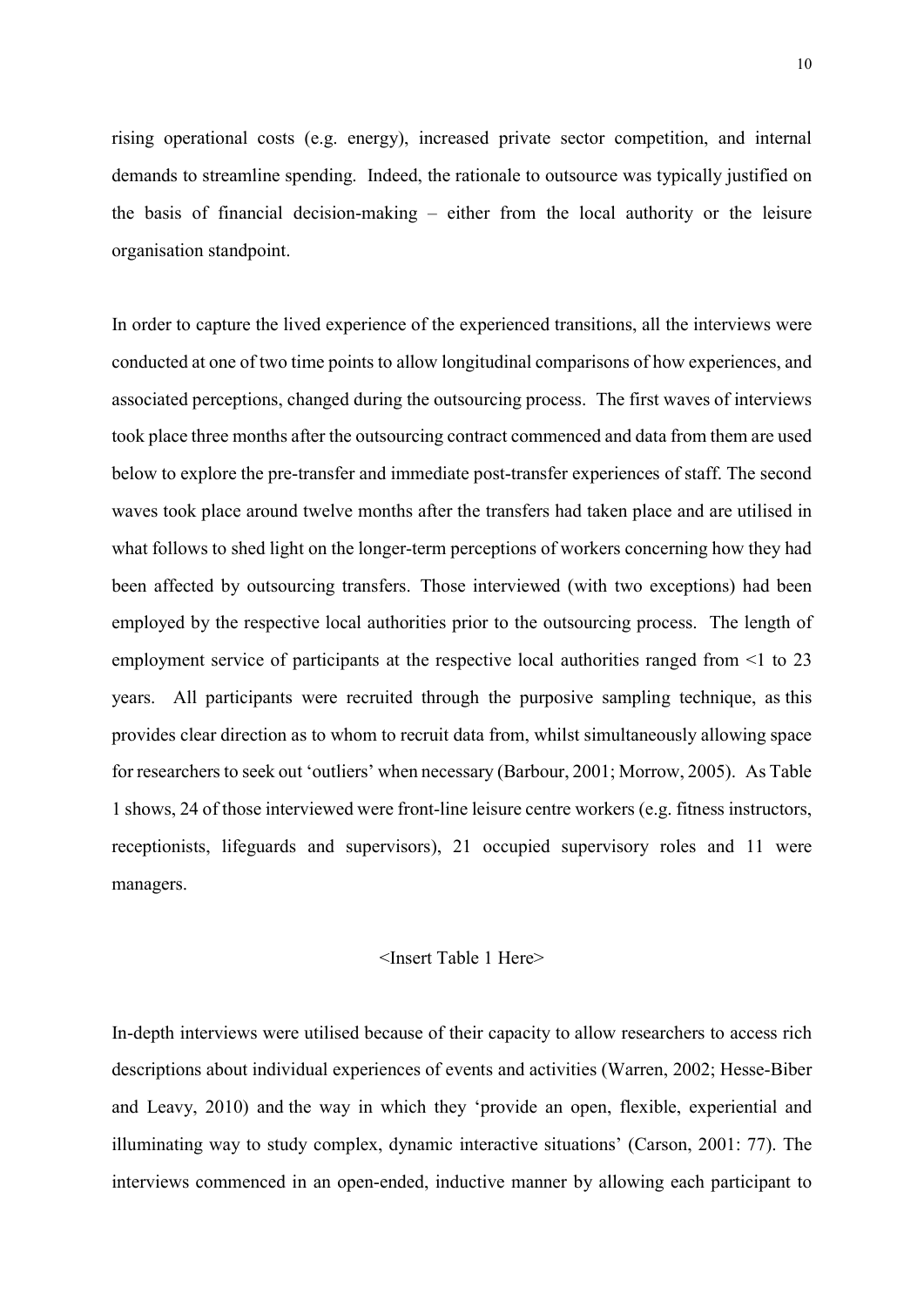'tell their own story' about their outsourcing experience, before shifting to a more deductive schedule to explore topics of particular interest. The *a priori* topics in this regard spanned a range of themes derived in large part from the existing body of literature on the employment effects of outsourcing and included pay, benefits, job security, job design, involvement, support, trust, commitment, citizenship behaviour and public service ethos.

The large majority of interviews lasted between 45-75 minutes. Interviews were electronically recorded and transcribed, and then thematically analysed (Boyatzis, 1998; King and Horrocks, 2010; Marshall and Rossman, 2010). During this process of analysis attention was focussed not only on issues specifically enquired about in the interviews, such as those mentioned above, but also a posteriori concepts that emerged during them, such as the roles of power and identification in influencing the responses of those interviewed.

#### EXPERIENCES OF OUTSOURCING

In line with the three-phase analytical approach detailed earlier, the interview data collected are now used below to consider in turn the pre-transfer, immediate post-transfer, and longerterm post-transfer outsourcing experiences of those interviewed.

## Pre-Transfer Phase

Announcements about the prospect of outsourcing in the leisure services generally brought considerable insecurities about future work and employment. Often these senses of insecurity flowed from a lack of understanding of such phrases as 'seeking expressions of interest' and 'going through a tender process'. Most participants did though have some ideas about what outsourcing meant and there were clear anxieties about whether outsourcing might lead to redundancies or pay cuts. For some participants, this was of huge concern given the presence of narratives about how past outsourcing transfers in the leisure sector had led to staffing cuts and negative changes to terms and conditions. The local authorities typically offered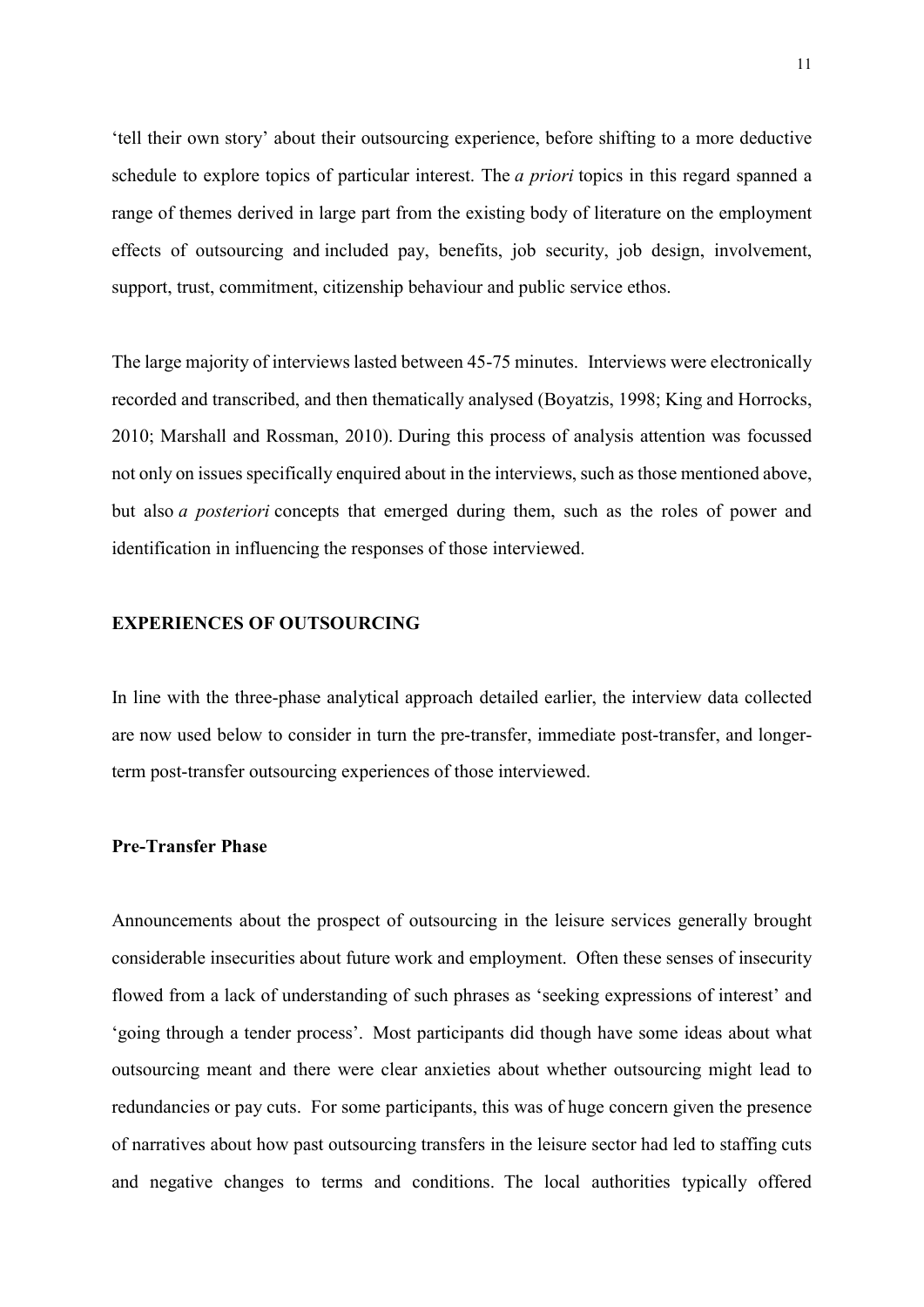information about the tendering and outsourcing process, though more so after the award of the outsourcing contracts to the leisure trusts. Hence, communication was often felt to have been insufficient during the bulk of the pre-transfer phase. In one case study, for example, employees were only told the name of the company taking over the leisure facility once the full outsourcing contract had been signed. All of this culminated in substantial feelings of uncertainty.

Even when detailed information was communicated to staff about the transfer, participants reported that this was rarely fully understood by staff. Most notably, there was confusion reported about the protection offered by the Transfer of Undertakings (Protection of Employment) Regulations (TUPE), which was associated with wider worries about whether jobs were going to be secure:

"[Y]ou're thinking, 'what's gonna happen?' It was quite hard, having been here for quite a while, five plus years. You're thinking 'what's happening with me? Am I gonna be made redundant? Am I?'" (Male, P28).

One particular concern in the build up to the transfers was how existing job roles within the leisure centres would transfer to the new service provider, as not all leisure operators adopt the same roles and structures. Participants were worried about how they would fit in; a concern amplified by the feeling they were no longer valued by the local authority. In one of the local authorities, a recent job evaluation and restructuring process had created an additional layer of insecurity and tension about pay and employment security, notably because it left six employees redundant. In this case, feelings of job security reduced considerably in the late pre-transfer and early post-transfer phases, with consequential implications for employee morale and senses of belonging.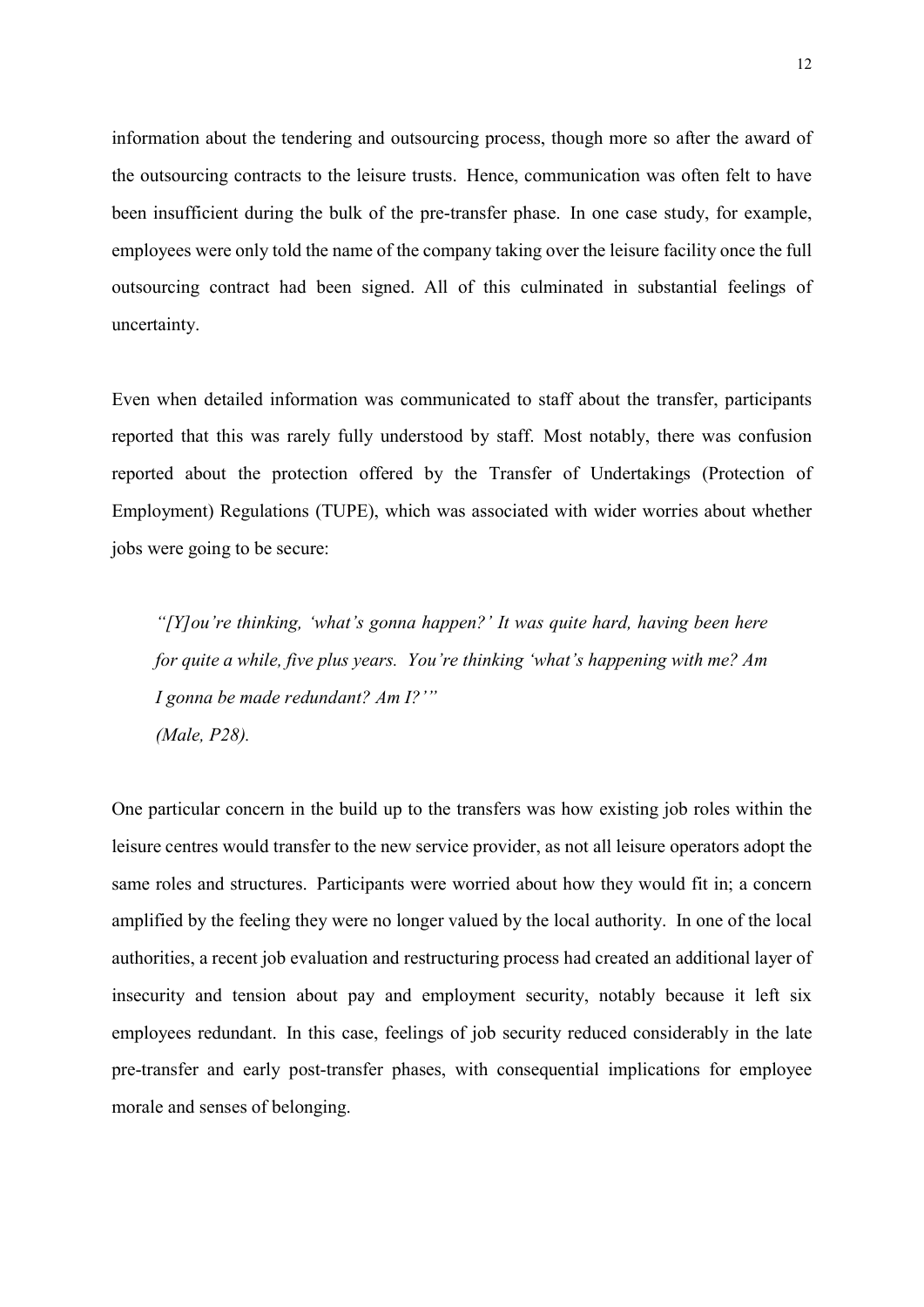These concerns about job insecurity and poor communication were very much associated with perceptions that senior local authority (non-leisure) managers were not putting enough support measures in place to staff during the transition. More broadly, though, there was the sense that outsourcing signalled that the local authorities did not value their staff or the work that they did. Outsourcing was therefore often taken as a symbolic sign that employees were no longer 'wanted'. Indeed, some participants reported how the process had left them feeling disposable and neglected.

Nevertheless, despite all the uncertainty during the pre-transfer phase, participants did voice some optimism for the future as the transfers loomed, particularly with regard to training and development, and future facilities investments. On the career side, the majority of participants felt outsourcing would translate into better prospects. As was often pointed out, the local authority and leisure trust managers had implicitly suggested that outsourcing would lead to these outcomes. In addition, the fact that the leisure trusts operated on a number of other sites was often taken to carry with it the implication that there would be more chances for internal progression. Meanwhile, with regard to training, the anticipation hinged on the view that the leisure trusts had more flexibility to provide training compared to the local authorities and desired more skilful and knowledgeable staff to enhance organisational performance. As one participant noted,

" $[1]$ t's the way they sell it to you I guess in their presentations and that. But I must say it was good in terms of the signals that were being made and I'm not trying to make it sound that it was a complete disaster because it wasn't… personally I'm going to start looking outside my current role and see what's available … So I do see a lot of opportunities."

(Male, P48)

All of the case study facilities were promised some level of refurbishment, though the level of investment involved varied from full interior refurbishment with new health and fitness suite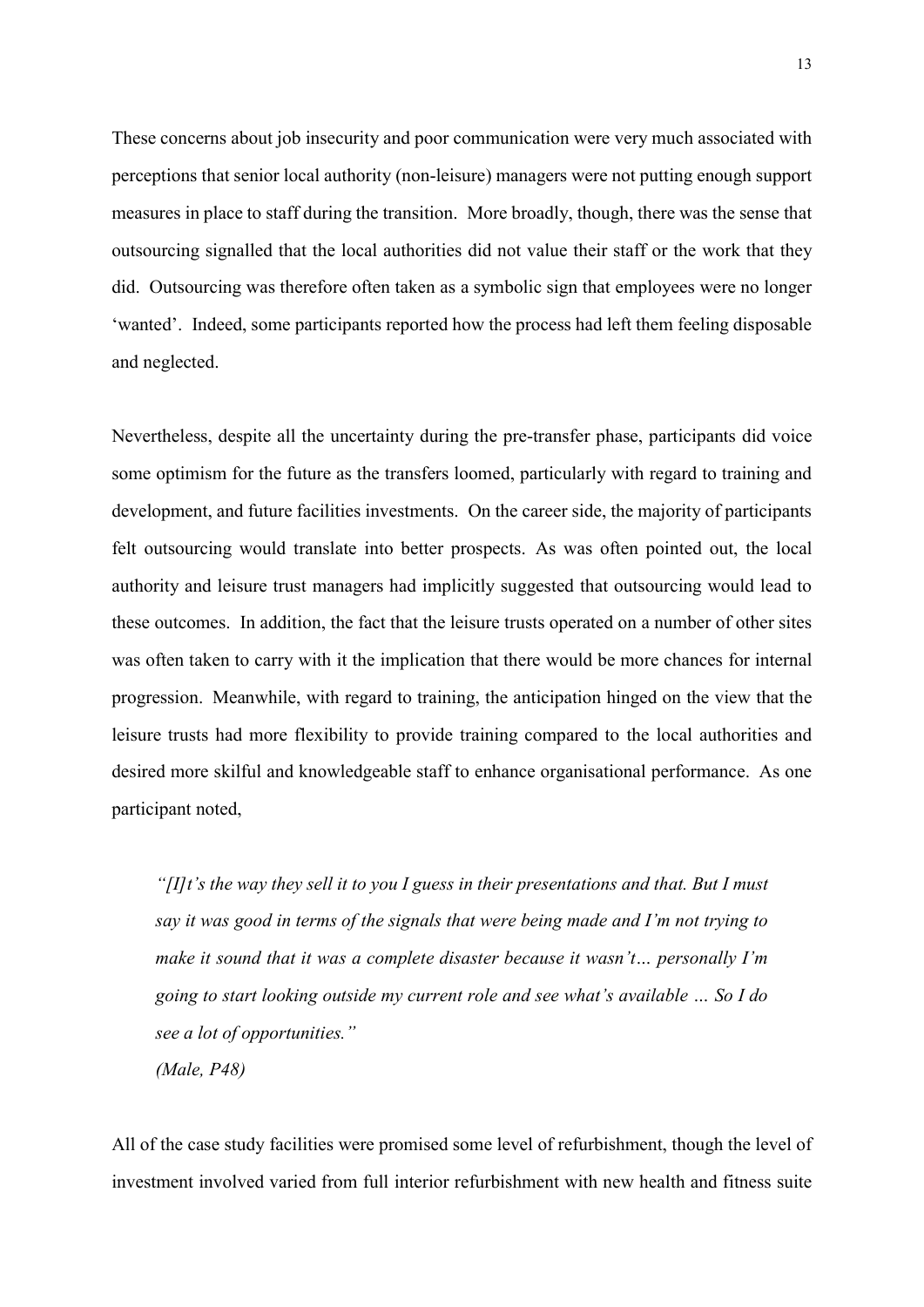and amenities, to renovated reception areas and studio facilities. These investments were invariably viewed positively by those interviewed. Many felt that the refurbishments signalled the potential for augmented quality, with the prospect of a 'private sector feel'. Indeed, as the refurbishments unfolded after the transfers, the notable renovations involved at times generated senses of pride and esteem.

#### Early Post-Transfer Phase

A significant finding from the data about the early transfer phase was the stricter expectations concerning employee work performance laid down by the new employers. The leisure trusts' managers, when they took over the centres, came on board with a plethora of new organisational targets, sometimes unpinned by the benchmarks laid out in the outsourcing contracts, and this permeated deeply into the realities of work for many front-line staff. Fitness instructors, for example, were often required to conduct more 'inductions' and 'fitness programmes'. Lifeguards reported augmented requirements for cleaning and operational and health and safety checks. The sales teams (sometimes newly recruited) were set strict targets about membership sales. Supervisors, while often experiencing reduced responsibilities in their managerial duties, typically reported having more front-line operational tasks to contend with. Receptionists meanwhile encountered upsurges in membership processing and retention calling, all of which led to feelings of work intensification and, at times, work-related stress.

These experiences of work intensification were sometimes perceived as arduous or unfair for the employees involved, particularly when they were pushed through without much choice or any enhanced remuneration. In this sense, the new work rules were sometimes intertwined with an associated sense of reduced autonomy. Participants felt restricted by the new procedures, targets and expectations, and this brought mixed responses. Some participants viewed the stricter work expectations as a shift towards professionalism and prestige – for standards were becoming like a 'private sector health club'. Others felt aggravated and dissatisfied by the way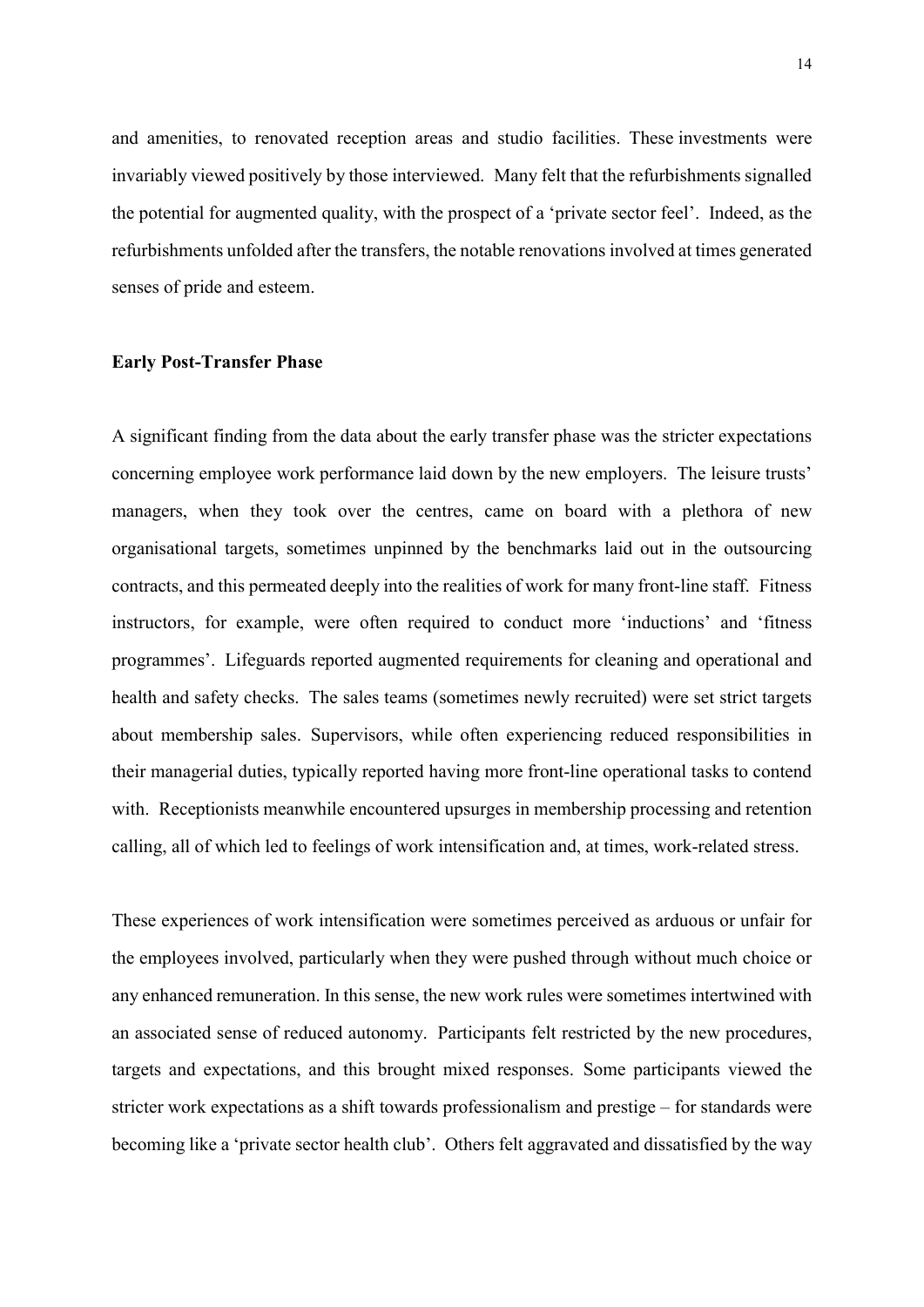the stricter expectations were pushed through, which in turn brought a sense of reduced control among them.

From the managerial point of view of the leisure trusts, the changes in culture and the dynamics of the employment relationship were seen as a necessary part of improving service delivery. The managers felt they needed to intensify employee performance if they were going to be able to compete with local competitors, and indeed survive, whilst making some sort of surplus. The commercial ends were also seen as significant given the limited funding and stringent targets being placed on them by the local authorities. As one of the leisure trust managers pointed out,

P: "[Outsourcing] may be dressed up in all sorts of spin but at the heart of it are savings, full stop. That's my experience over half a dozen transfers, that it's driven by finance and, again, in the current climate that's got to increase." (Male, P17)

There were, then, conspicuous tensions between the management and worker interests in the early months after the outsourcing transfer. Interestingly, however, there was fairly limited opposition to the commercialisation agenda of the leisure trusts. Rather, tensions arose in respect of how the managers were sometimes actualising it: the ways in which they were 'renegotiating' the rules of the employment relationship and the mechanisms of power they were drawing on in this process. On one level, this was often linked to the way in which the leisure trust managers sometimes adopted an overtly 'carrot and stick' style of management. Managers often expressed significant gratitude to employees who conformed to the new work expectations. However, those who resisted were in some instances ostracised from work they enjoyed or, in a limited number of cases, formally disciplined. As a result, there was sometimes a mild culture of fear reported, typically linked to the threats about nonconformity. CCTV cameras were also installed in two of the leisure organisations (justified as a health and safety requirement), and this reinforced the feeling of surveillance being used to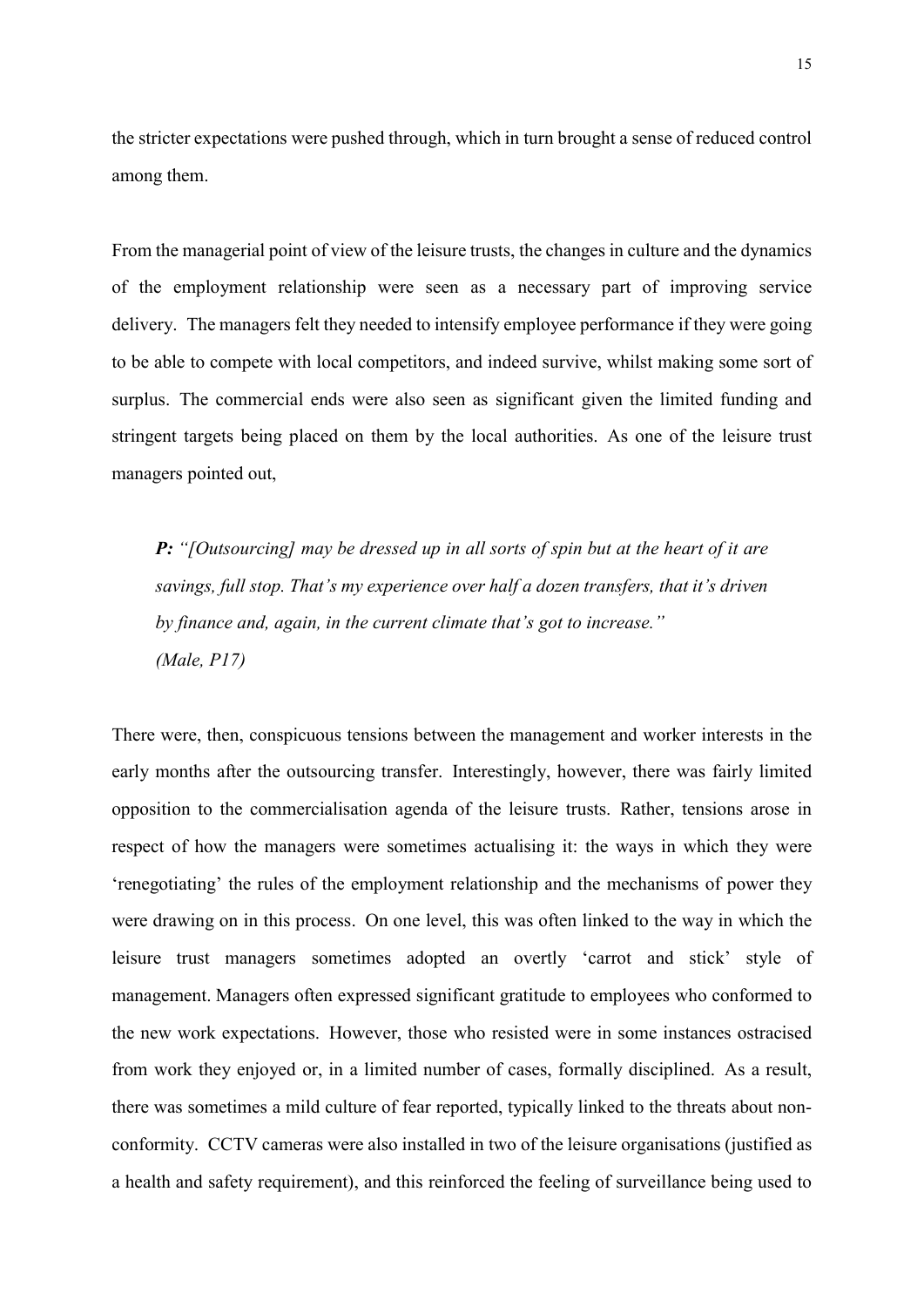monitor behaviour. Indeed, several cases were reported where this surveillance was used to evidence absences and lateness, and to support related disciplinary action.

The feeling of reduced responsibility was particularly acute among supervisory staff, leading some to question how job designs might change in the future, and whether some job roles would still be needed. The reduced responsibility sometimes impacted the supervisors' sense of esteem and commitment as well, again linked to a sense of lost control. As one of the supervisors noted,

"[M]y job role has changed so before I'd look after here and I would for example do all the direct debit runs, I'd do all the promotional, I'd do all the report writing. But since going into the Trust then obviously there's someone on my level that looks after eight sites over there … I did start looking elsewhere, looking at other points, to be honest with you. The main reason was I've been so successful and it just felt like things were being taken away from me as such and I haven't as much control as I did in decision-making."

(Male, P2)

In addition to reduced responsibility, there were similar reports of reduced autonomy. These varied in nature and scope, and occurred across hierarchical levels. For example, leisure staff were restricted on the length and structure of their shift patterns. Marketing supervisors were restricted on the sort of recruitment campaigns and promotional strategies they were able to engage in, while one of the transferred managers had his internet usage monitored, and was restricted from viewing personal email or using personal memory sticks on his work computer. It was further clear that such changes generated tensions during the early posttransfer phase.

"I get frustrated, again because I was used to before that what I said wasn't questioned. Because we did everything here, I issued an instruction and it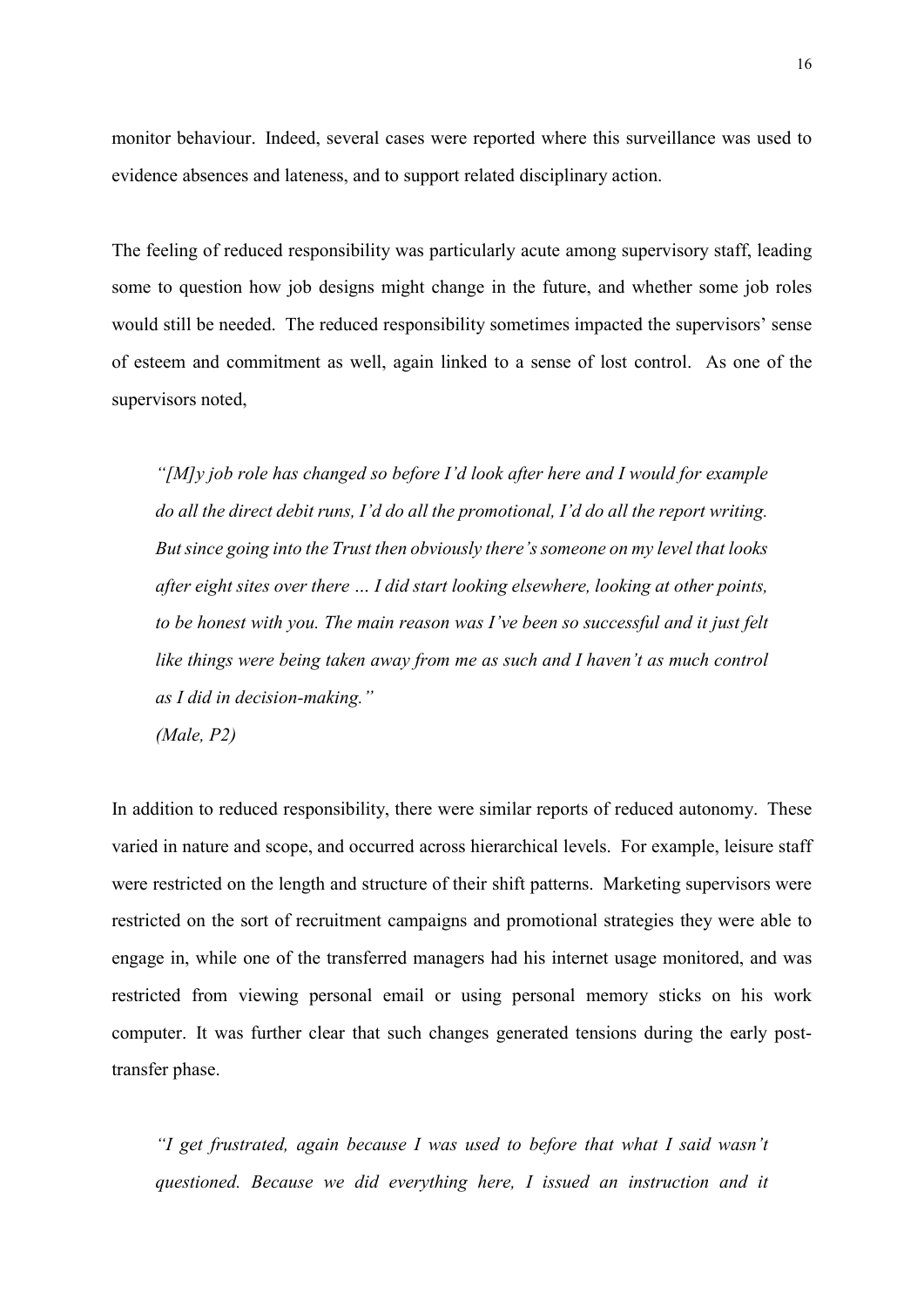happened. But with [the leisure trust] it's so much bigger, so they do have a HR director and they do have an IT senior manager and finance director. So I am finding that they're telling us what to do all the time. I'm not saying I don't make enough decisions, but you know what I mean? There's not the freedom to manage anymore."

(Male, P1)

## Longer-Term Post-Transfer Phase

One noteworthy feature of many of the second wave interviews was the way in which those interviewed often acknowledged that things had not transpired as they had expected or, at times, wanted. Another was the way in which many expressed rather positive views about what the future might hold.

Career development was one of the main ways that participants recognised implied promises had not transpired as they had expected. As noted earlier, during the pre-transfer phase interviewees commonly came to believe that they would acquire enhanced training and development opportunities from their new employer. However, insofar as training was provided by the new employers this generally involved statutory training courses – for example, health and safety training or lifeguard qualification renewals. In contrast, what the staff had anticipated, namely training that would up-skill them and enhance their career development prospects, frequently did not occur, as the following quote illustrates:

"[T] here hasn't been anything as such for me to be able to develop in. Like I say, there's been no investment put into me because there hasn't been the option, I suppose, at the moment. Although, with the new training budgets being put together for April, as a result of the appraisals and so on, that may change. … Other than, again, appraisal training, I haven't received anything … It's very difficult because for me because the only thing that I'm after from them is seniority and promotions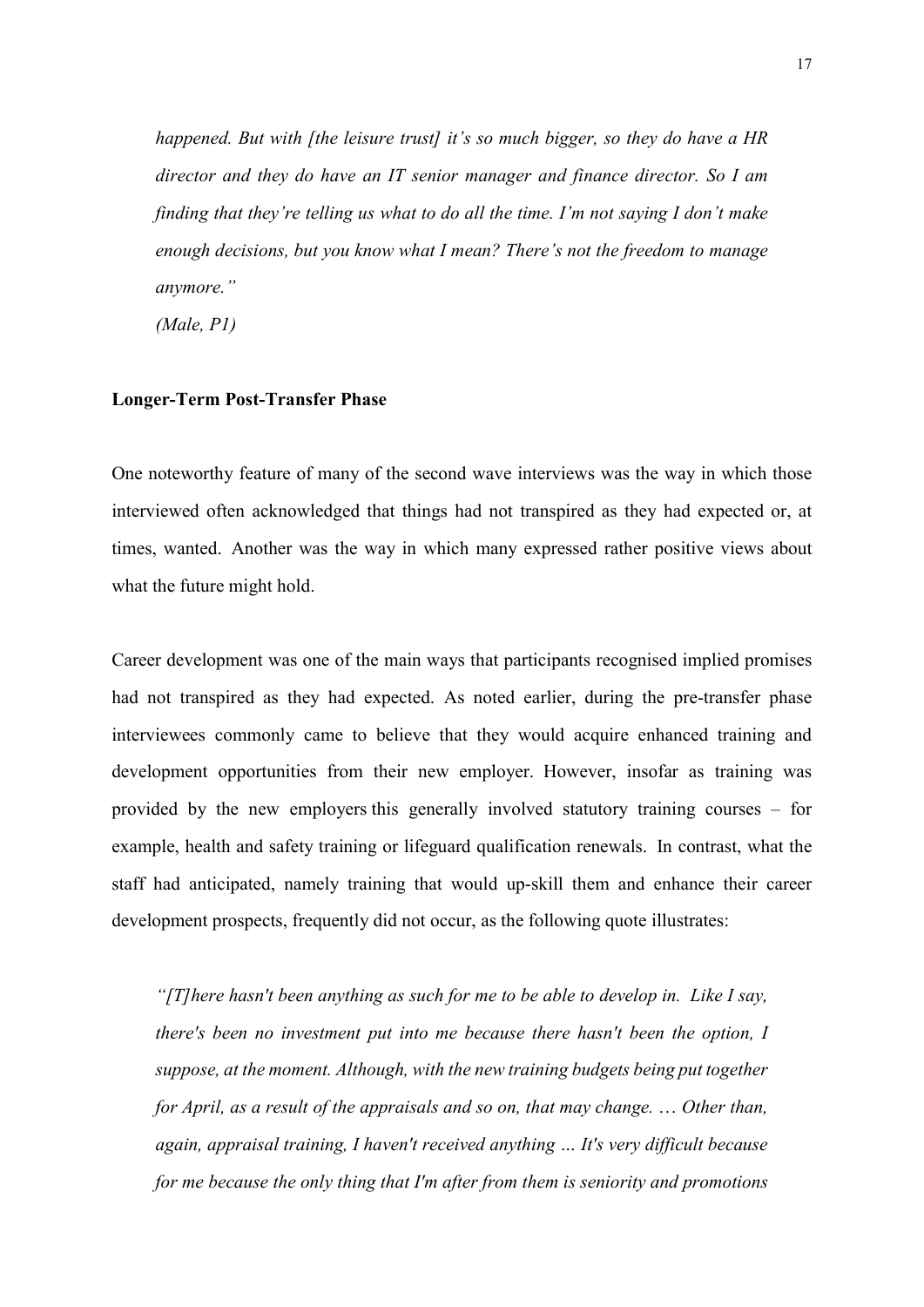and career development opportunities. Obviously if there is none available then there's none available, and there's not a fat lot you can do about that. Yet however what would be nice is the option to increase my attractiveness as a potential employee of somewhere, whether that be through training". (Male, P23)

Similarly, only a few internal promotions were reported across the organisations in the first year of outsourcing, with no mention of participants moving to posts elsewhere in the trusts. Some of the managers put this down to the conditions in the wider economy and local labour markets. Others, on occasion, suggested that they were doubtful about the value of transferring former public leisure workers to other corporate sites – the claim being they were socialised into a different, perhaps less entrepreneurial, mind-set.

Nevertheless, in the second interviews, although participants recognised that promises around training and development had not transpired, and that the cultural changes and new rules had been difficult, there remained a sense of purpose and positivity about the future for some. Indeed, a number of participants seemed to feel they were entering a new stage.

On closer inspection of the data, this optimism seemed linked to a growth in support and professionalism that was enabling them to develop a stronger sense of identification with the leisure trusts – something that had developed throughout the transition.

**P:** "I mean the main thing for me is the support; I feel a lot more supported. I feel as though if I needed, if I had a grievance or if I had something specific that I needed, if I approached them I'd probably get it, whereas before we didn't. I think because [the leisure trust managers] have a lot of leisure centres, and they're very professional, they know what they're doing, whereas the council had one leisure centre and they didn't know anything about leisure, so it's a different culture … I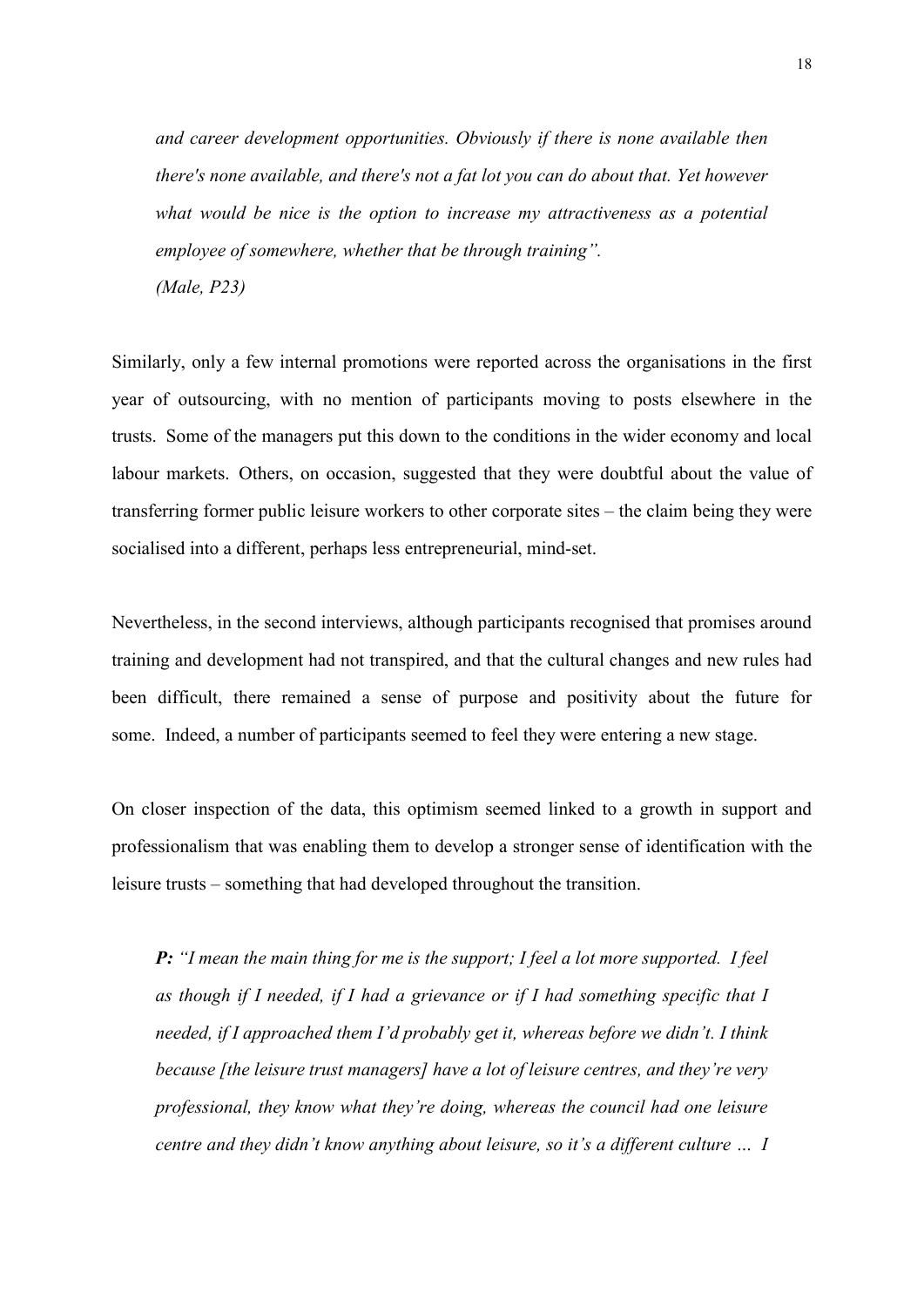think the systems are better. I think the organisation is so more professional than it was before." (Female, P7)

Notice how this participant compares the differing levels of support provided by local authority and the leisure trust managers. Interestingly, one of the broader themes to emerge in the data was that the employment relationship had become more emotionally-based during the posttransfer period for a number of staff, suggesting shifts in identification and attachment. There was a sense that the managers from or with the leisure trusts were more supportive of staff and engaged with them more. Some even commented on charismatic or relational personalities. Indeed, although the leisure trust managers brought stricter expectations about behaviour, which challenged and frustrated many participants to begin with, the longer-term perception was often that the services were deemed to be managed in a more supportive, consistent and professional manner. This by no means happened for all participants, and the participants that perceived significant unfairness over disciplinary action, contractual changes or broken promises were particularly less attached to the leisure trusts' managers or new ways of working, and in some cases a little hostile. However, for those that did embrace the new work realities, even if they were still acknowledging there were ways that the employment relationship with their leisure trust could be improved, the psychological transition was noteworthy towards the leisure trusts management approach:

**P:** "So things ... are actually improving and as a general feel, you feel more part of the [leisure trust] group". (Female, P32)

In particular, it was apparent that many of the participants were identifying with the leisure trusts' espoused values of professionalism. Numerous participants pointed out that working for the leisure trust was akin to working for a 'private sector health club', and the significant investments the leisure trusts had made into refurbishing facilities reinforced this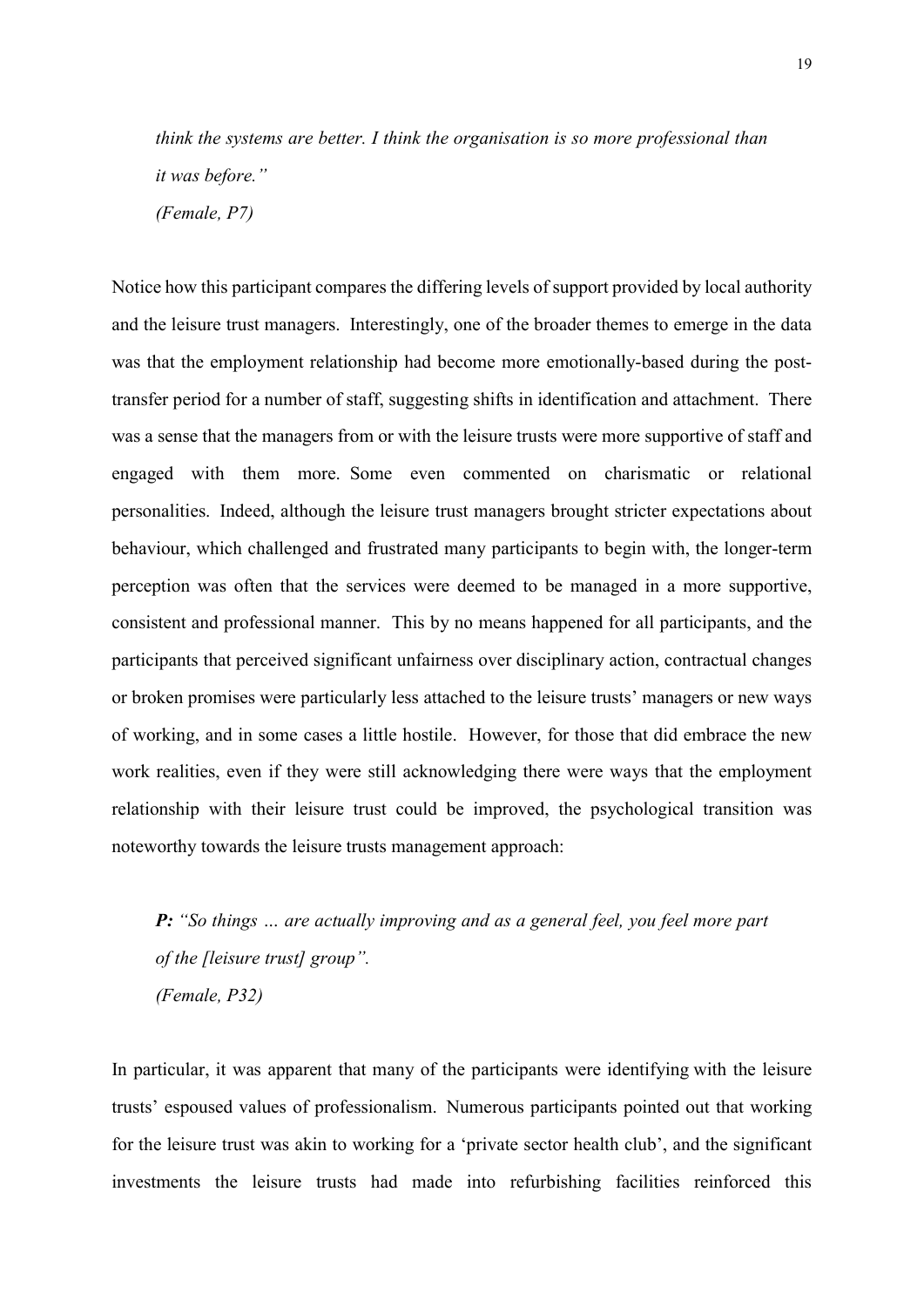perception. So, while there was a clear recognition that the leisure trusts operated with increasingly rigid standards and procedures regarding service quality and employee performance, as time went on this was see as part of a professional transformation that participants generally liked. Naturally, as noted earlier, not all of the interviewees demonstrated full support for the leisure trusts' agendas and methods at the time of the second interviews, particularly where individual experiences had been especially difficult (e.g. the experience of being disciplined, having specific promises broken, experiencing recent conflict with managers). However, the general theme was that the leisure trusts had brought a stepchange in professionalism, entwined with the idea that the leisure trusts sought to better society in some way through health and fitness, and the participants sometimes identified with this rather strongly.

#### DISCUSSION

This paper set out to highlight the need to focus more research attention on the work transitions of outsourced public service workers and, in particular, how employees perceive changes to the employment relationship as the boundaries of their employing organisation become increasingly blurred and transformed. To this end, it has used a three-phase conceptual model to trace the temporal evolution of the transition experiences of workers involved in the transfer of three local authority leisure services to non-for-profit providers and the factors shaping them.

The findings from these cases studies at one level simply serve to reinforce extant findings as to how outsourcing frequently leads to reductions in employment and job security (Cunningham and James, 2009) and increases in work intensity (Cooke et al., 2004), while at times generating degrees of optimism around training and development (Cox et al., 2008). However, they also importantly highlight the potential fluidity of such perceptions, as perceptions of job security and career opportunities appear to heighten, lesson and evolve at various points during the transition. By doing so, they more particularly point to the fact that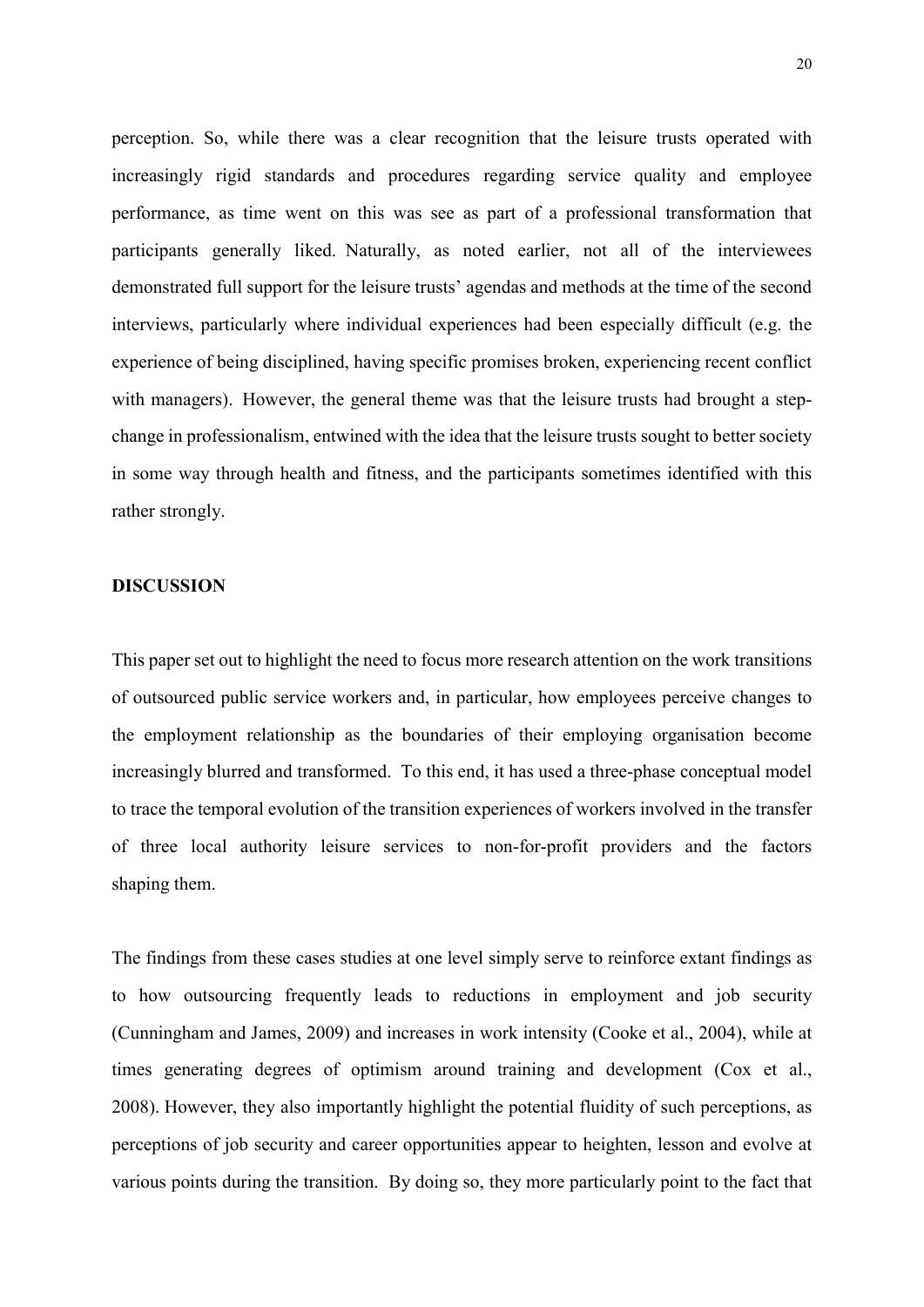while outsourcing may engender perceptions of deteriorating job security, work intensity, and stricter behavioural rules, the significance of such changes to broader evaluations of the surrounding employment relationship can change during the outsourcing process. Consequently, such evaluations may be more nuanced than those suggested by a focus on the negative material consequences flowing from outsourcing exercises.

The perceptual and interpretive shifts of some of the participants appeared in part attributable to a perceived improvement in the professionalism of the organisations. The experience of working within an entrepreneurial organisation that placed greater emphasis on service quality and the health of local members appealed to this group of workers. They consequently became more willing to accept the new rules and tighter performance expectations that the leisure trusts were introducing. In this sense, the approval given to the growing professionalism provided a mechanism for enacting management control by, in the words of Alvesson and Willmott (2002: 620), facilitating 'the self-positioning of employees within managerially inspired discourses about work and organization with which they may become more or less identified and committed'.

These findings raise important questions regarding how the changeable nature and content of employment relationships might be theorised. To date, the dominant conceptual framework used to explain such processes of change is grounded in social exchange theory (Blau, 1964; Shore et al., 2004). Social exchange theory differentiates between economic (e.g. pay, benefits etc.) and socioemotional resources (e.g. support, developmental opportunities) in the employment relationship. This categorisation, however, accords limited acknowledgement to the role of wider psychological mechanisms, such as identity and purpose, in shaping social exchange outcomes. Indeed, identification is often treated as a separate construct. Yet, in this study, changes to identification were apparent for employees in various guises throughout the outsourcing transitions, particularly during the latter phase when employees appeared increasingly accepting of the new realities of their work and employment on the basis of a form of professional identity. It would therefore seem that current understandings of the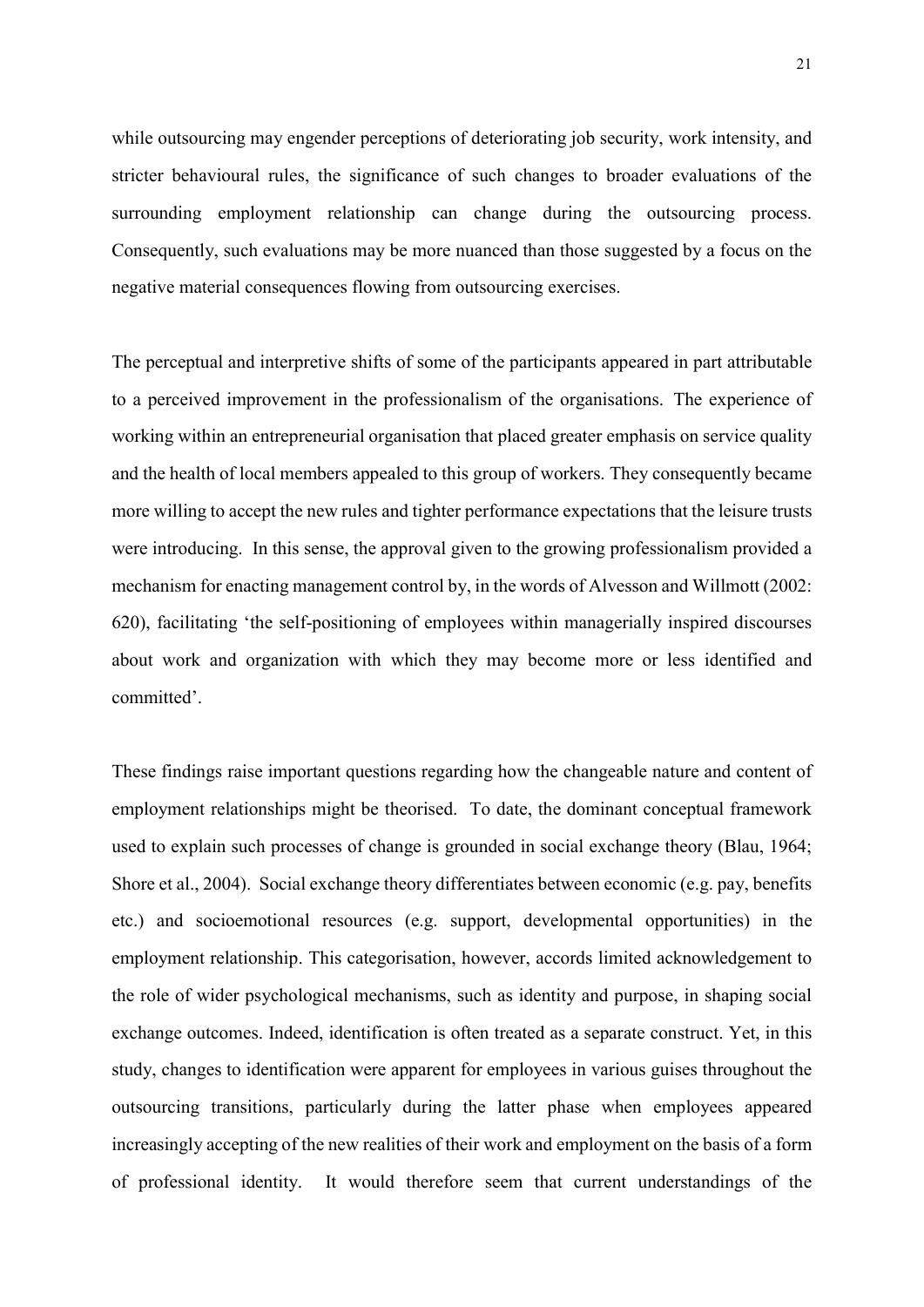employment exchange relationship ought to be expanded, perhaps along the lines of Thompson and Bunderson's (2003) 'ideological currency', to include psychological concepts like identity on the grounds that they offer 'distinct resources' (for the want of a different terminology) that employees desire and employers can potentially offer. For, based on the current findings, it seems such psychological currency may be inherently more powerful in driving the employment relationship forward than is currently acknowledged.

By drawing attention to the way in which employee perceptions changed, the study additionally demonstrates the value of the adopted three-phased model of work transitions. Thus, at the general level, the offered analysis reveals that its three constituent stages do provide a framework which can be productively used to analyse how outsourcing-related work experiences are perceived to change as they evolve during the pre- to longer-term transfer periods. Meanwhile, at a narrower level, it highlights how the model valuably facilitates an approach to the study of work transitions that extends beyond the current tendency in outsourcing research to concentrate on their more material components.

A further important feature of the obtained findings is how they show the changes to identification and behaviour revealed to be importantly influenced by the interactions occurring between transferred operational staff and their new managers. The role of line managers in the delivery of human resource management has long been recognised in the literature (Storey, 1992). However, the nature of their contribution in this regard has been a subject of ongoing debate, particularly around its function and effectiveness within wider human resource management practice (McGovern et al, 1997; Renwick, 2002; Alfes et al., 2013). The current study indicates that line manager involvement in the delivery of human resource management can be influential in generating attitudinal and behavioural change among employees during transitions, particularly through performance management. Its findings therefore support research that has previously acknowledged the way that reciprocal dynamics between line managers and employees may shape employee work outcomes (Wayne et al., 1997; Neves and Caetano, 2006; Eisenberger et al, 2002), notably by highlighting how increased levels of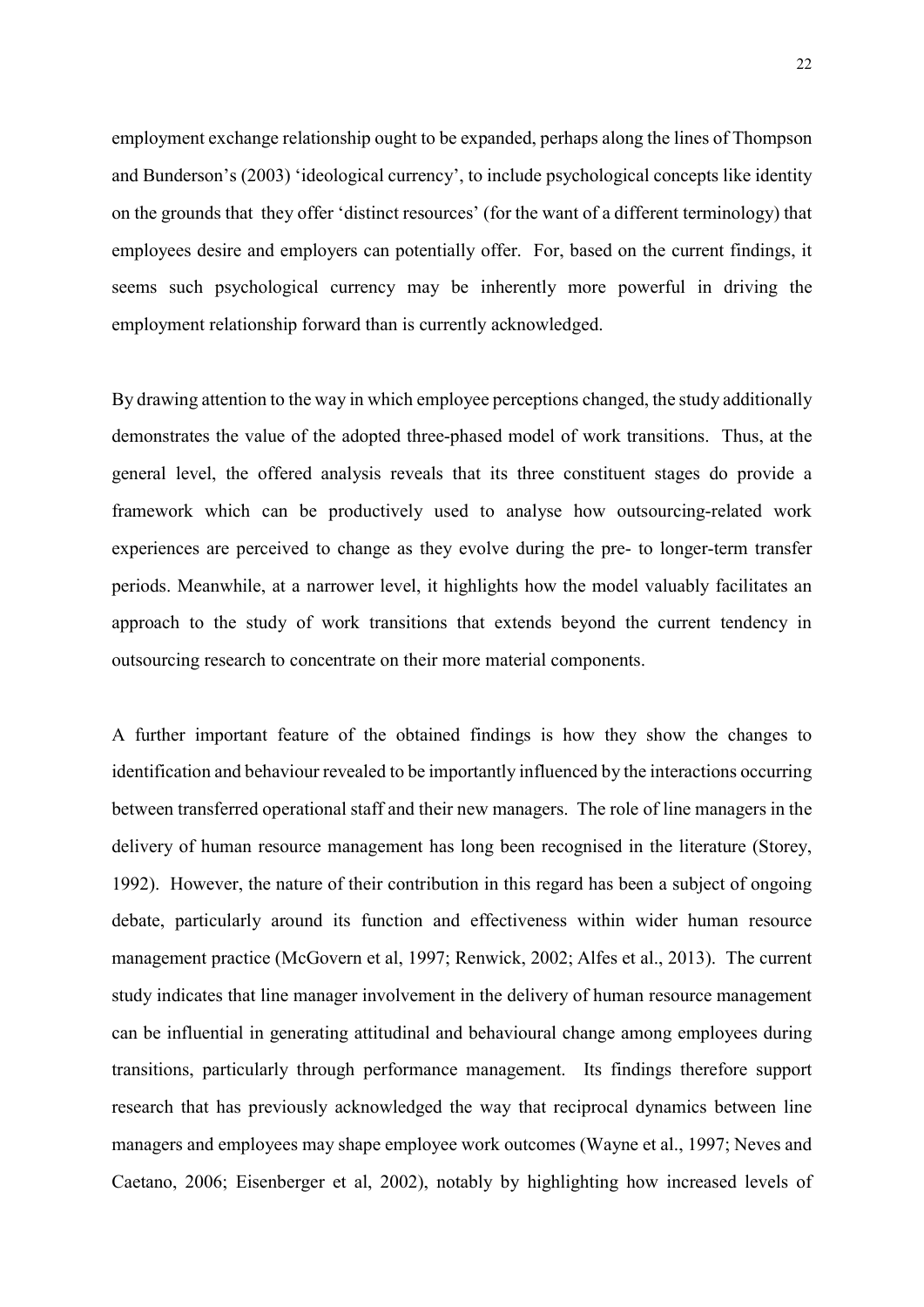support, appreciation and consistency provided by the line managers appeared to aid employees' acceptance of new performance regimes.

At the same time, while adding weight to the view that line managers play a crucial role in the delivery of human resource management (see e.g. Purcell and Hutchinson, 2007), the study's findings point to the need for more attention to be paid to the challenges surrounding their role in the context of outsourcing transitions. In particular, they draw attention to the potential tensions that can arise as line managers seek to provide support and appreciation to staff, while enforcing different (and more rigorous) performance expectations, and sometimes having their own autonomy restricted. Hence in some ways they can get wedged between the interests of senior management, human resource practitioners and their own subordinates. Consequently, further research focussed on exploring the specific role of line managers during employment transitions, and how they psychologically process and practically manage the interests of different organisational groups or members would seem needed. In addition, given the apparent capacity of such managers to influence the outcomes of outsourcing transitions as a result of their location at the interface of the old and new work environments of employees, it is argued that such research could usefully draw on insights from the literature shedding light on the roles of, and influences on, inter-organisational boundary spanning agents (see e.g. Marchington et al, 2005b).

Turning to more strategic and operational human resource management issues relating to outsourcing generated work transitions, the findings indicate employees need time to process information and adapt to new ways of working, They also highlight the importance of ensuring that outsourcing transfers accord sufficient consideration to the psychological transitions that employees may have to make. As a result, they suggest that outsourcing exercises that take place over numerous months may be more helpful than quick and sharp transfers in terms of facilitating supportive employee adaptions. Similarly, there would seem to be a case for local authorities involving employees more in the decision to outsource in the first place and for phasing-in managerial involvement from any new outsourcing vendors. By inviting the new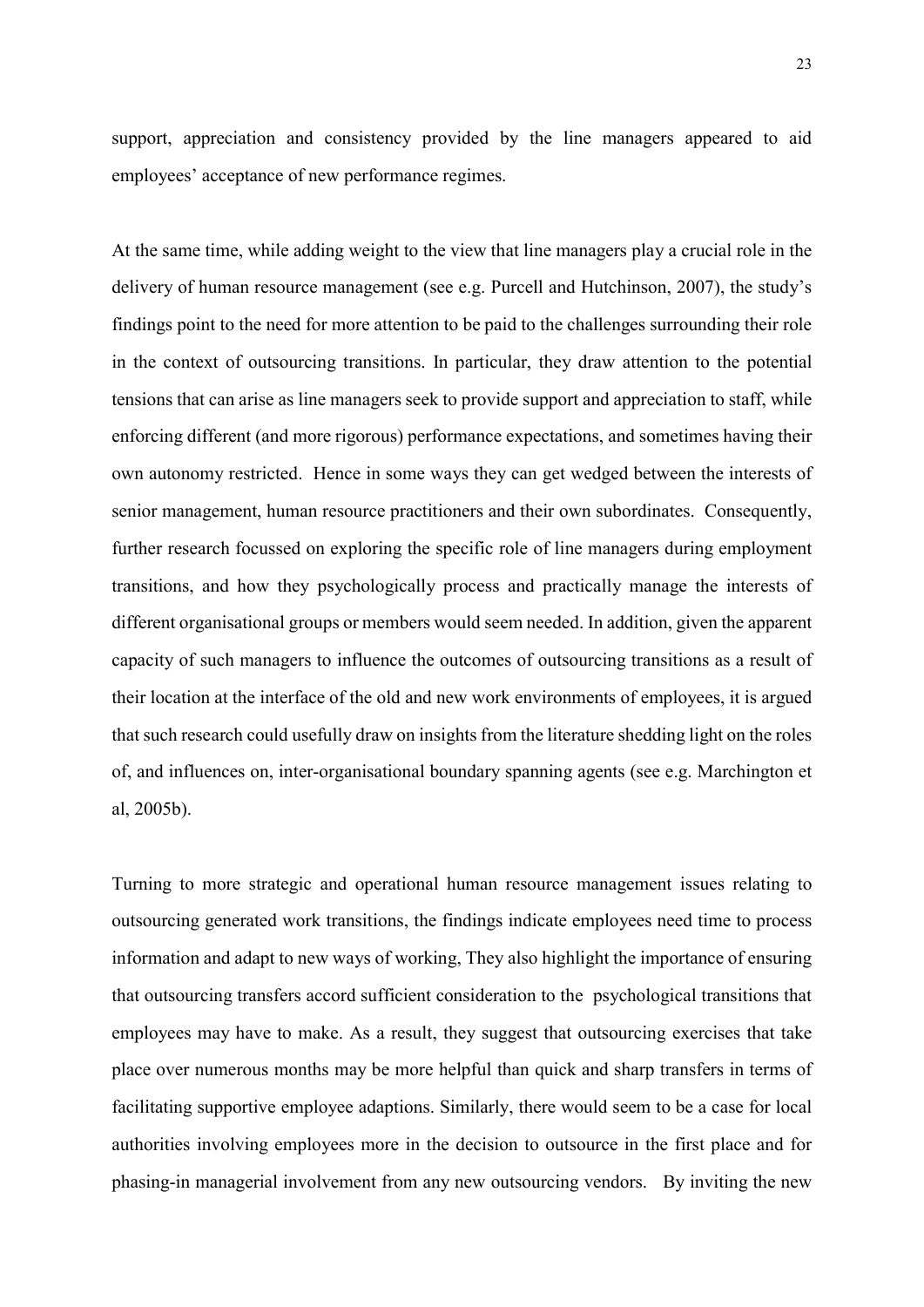outsourcing vendor managers to deliver presentations, attend meetings with staff, and have human resource managers discuss the future of the organisation prior to any full legal or operational transfers, employees are likely to make sense of their changing work situation more readily. Theoretically, this means that employees may make a speedier transition through what Isabella (1990) calls the 'anticipation' and 'confirmation' phases, whereby employees are searching to understand their future work situation through rumours, stories or prior organisational narratives, and often experiencing substantial insecurity and uncertainty. The greater the exposure between employees and the new vendor (particularly its leaders and human resource managers) prior to the formal outsourcing take-over is likely to enable familiarisation and more opportunities for both parties to understand where each are coming from in terms of intentions and future prospects. As the full outsourcing transfer then occurs, there may thus be greater readiness to adapt and amend attitudes and behaviours (as Isabella's 'culmination' phase suggests) without negative power mechanisms being used, as a relationship has already been established, and the psychological transition well underway.

Future research could take these themes forward by exploring whether and in what ways the findings may apply to other public service areas. Certainly it is acknowledged that the applicability of the findings reported here to other areas of public service outsourcing cannot simply be assumed. Leisure services, as pointed out earlier, are more commercially orientated than most other local authority services and, indeed, face firmer competition from private sector providers (Robinson, 2004). In addition, their career aspirations and senses of occupational/professional identity may relate more to the wider leisure services sector and the norms of the private, for-profit organisations that dominate it. As a result, public leisure service workers may have a more tempered and diluted form of public service ethos and be therefore less resistant to commercially orientated processes of reform.

More research on the specific mechanisms that may underlie the types of longitudinal behavioural and attitudinal shifts identified in the present study would also appear merited. This research has pointed to the roles of changing values (i.e. augmented professionalism) and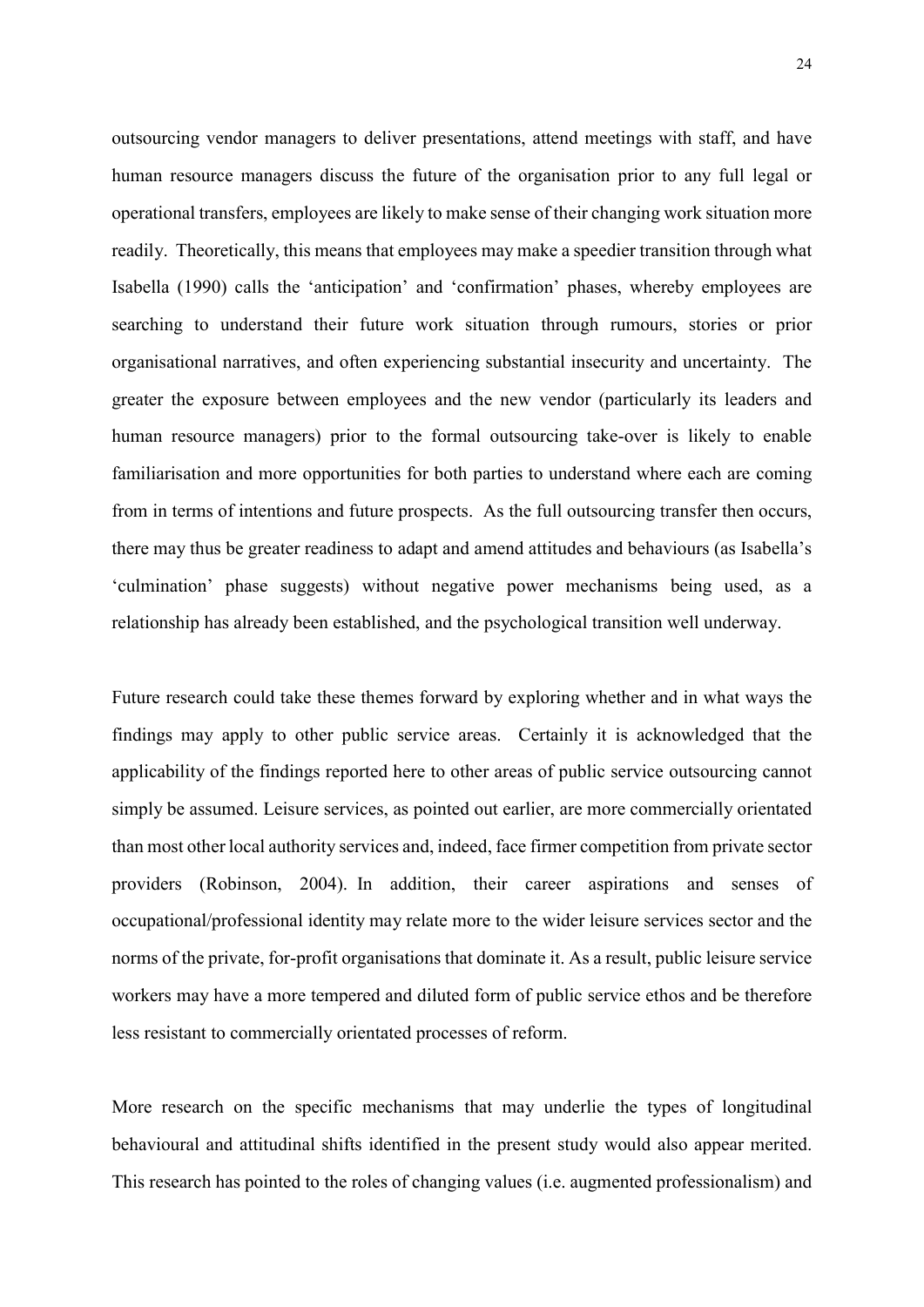reciprocity (i.e. a reshaped employment relationship) in explaining the work transitions observed. Other studies could not only set out to confirm the applicability of these findings to other settings, but focus more attention on the influence of other mechanisms, including surrounding organisational cultures and wider economic or managerial discourses.

#### **CONCLUSION**

This article has examined the ways in which employment relationships and attachments towards employing organisations evolve during the course of the outsourcing process. Through drawing on in-depth, longitudinal qualitative data from public leisure services, and exploring them through a three-phase analytical framework, the study supports the idea in extant research that outsourcing can be a difficult transition to go through, with potential losses incurred to terms and conditions of employment during the outsourcing process. Its findings, however, also challenge the notion that the employment effects of public service outsourcing are always perceived as negative, with developments in professionalism and managerial support being clearly identified as sources of positive developments in each of the undertaken case studies. In particular, they highlight how localised managers can potentially facilitate the establishment of relatively positive employment relationships with staff, notwithstanding adverse material changes to their employment conditions.

More generally, the study's findings are seen to point towards the value of exploring outsourcing related work transitions longitudinally and through the lens of an adapted version of Isabella's three-phase transition model. They are further considered to valuably emphasise the importance of researchers and human resource practitioners according due regard to how employment relationships are shaped by the subjective, as well as material, processes of change experienced by outsourced staff, while also highlighting the need for the latter to recognise that they can be significantly shaped by how the pre-transfer transition phase is handled.

## **REFERENCES**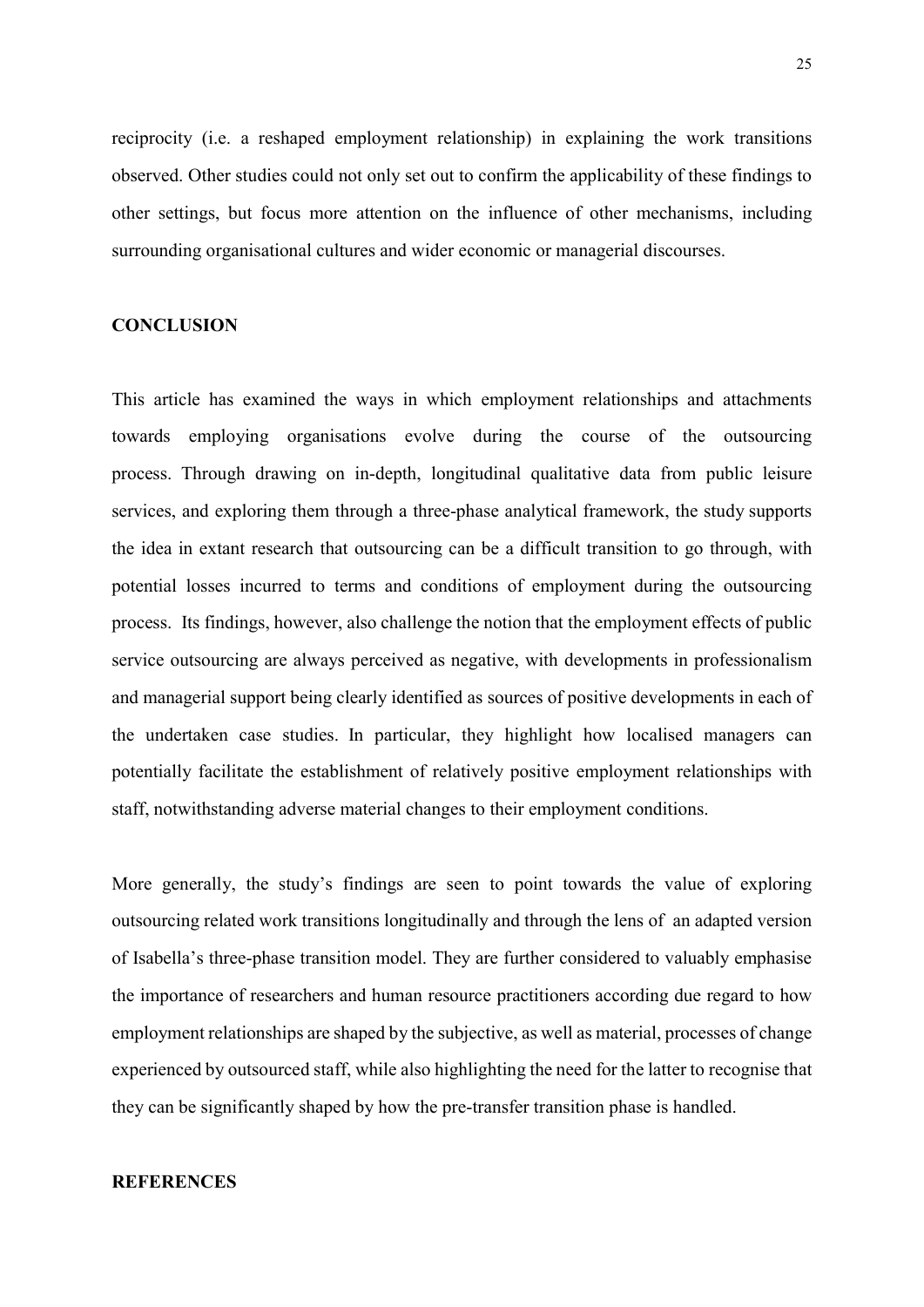- Alfes, K., Truss, K., Soane, E., Rees, C. and Gatenby, M. (2013) 'The relationships between line manager behaviour, perceived HRM practices, and individual performance: examining the mediating role of engagement.' Human Resource Management, 52:6, 839- 859.
- Alvesson, M. and Willmott, H. (2002). 'Identity regulation as organizational control: Producing the appropriate individual', Journal of Management Studies, 39:4, 619-644.
- Audit Commission. (2006). Public Sports and Recreation Services: Making Them Fit for the Future. Audit Commission for Local Authorities and the National Health Service in England. London: Local Government National Report.
- Barbour, R. S. (2001). 'Checklists for improving rigour in qualitative research: a case of the tail wagging dog? British Medical Journal, 322: 7294, 1115-1117.
- Bartels, J., Douwes, R., de Jong, M. and Pruyn, A. (2006). 'Organizational identification during a merger: Determinants of employees' expected identification with the new organisation. British Journal of Management, 17:1, S49-S67.
- Blau, P. M. (1964) Exchange and Power in Social Life. Transaction Publishers: New York.
- Boyatzis, R. E. (1998). Transforming Qualitative Information: Thematic Analysis and Code Development. London: Sage.
- Boyne, G., Gould-Williams, J., Law, J., & Walker, R. (1999). 'Markets, bureaucracy and public management: competitive tendering and best value in local government'. Public Money and Management, 19:4, 23-29.
- Bridges, W. (2009). Managing Transitions: Making the Most of Change, Cambridge, MA: Da Capo Press.
- Carson, D. (2001). Qualitative Marketing Research, London: SAGE.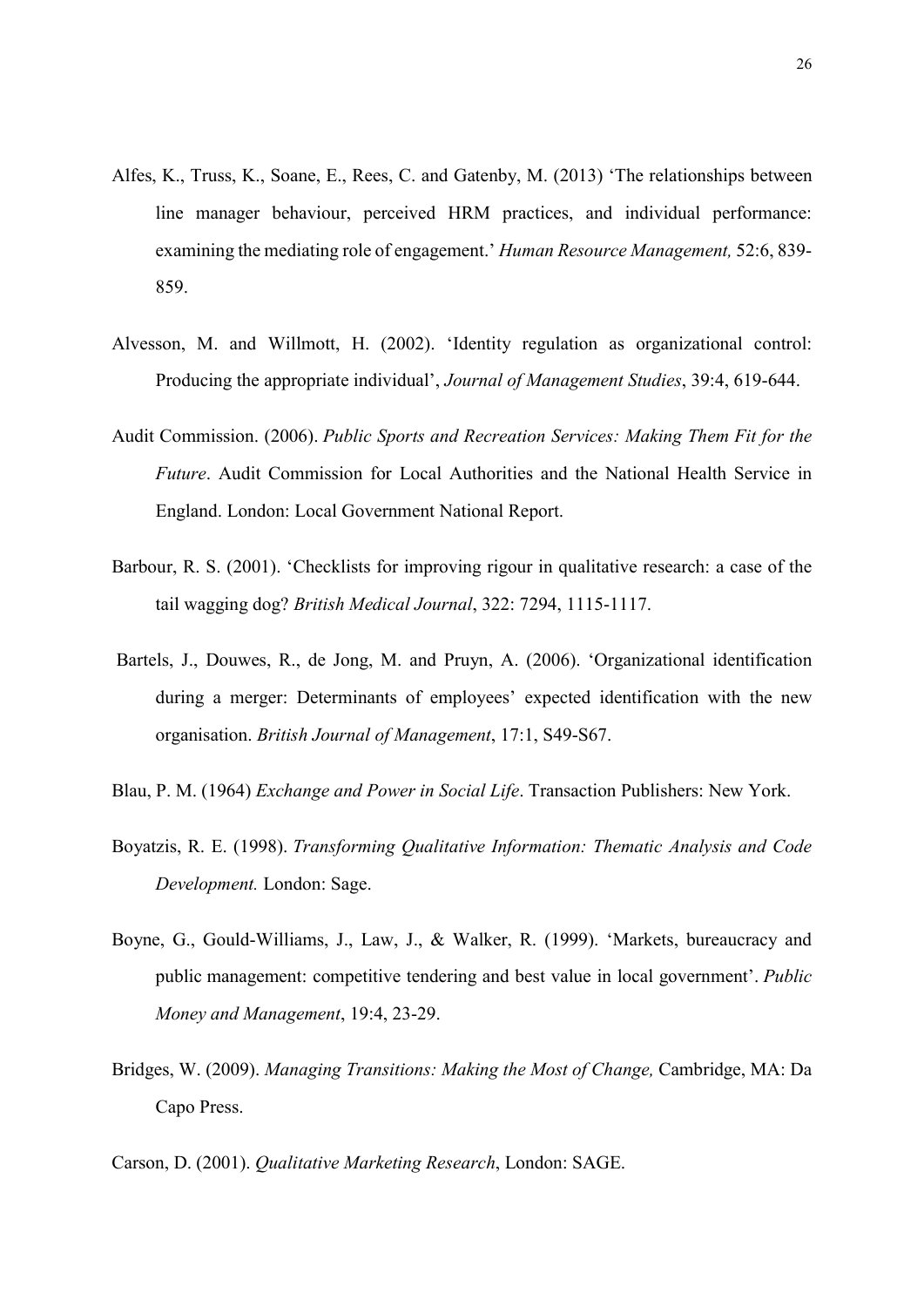Centre for Public Services (1998). Leisure and Library Trusts, London: UNISON.

- Cooke, F. L., Earnshaw, J., Marchington, M., and Rubery, J. (2004) 'For better and for worse: transfer of undertakings and the reshaping of employment relations'. The International Journal of Human Resource Management, 15: 2, 276-294.
- Cope, S. (1995). 'Contracting-out in local government: cutting by privatising'. Public Policy and Administration', 10: 3, 29-44.
- Cox, A., Grimshaw, D., Carroll, M., and McBride, A. (2008). 'Reshaping internal labour markets in the National Health Service: new prospects for pay and training for lower skilled service workers?' Human Resource Management Journal, 18: 4, 347-365.
- Cunningham, I. (2008). Employment Relations in the Voluntary Sector: Struggling to Care, London: Routledge.
- Cunningham, I. and James, P. (2009). 'The outsourcing of social care in Britain: what does it mean for voluntary sector workers?' Work, Employment & Society, 23:2, 363-375.
- Cunningham, I., and James, P. (2011). Voluntary Organizations and Public Service Delivery, London: Routledge.
- Davies, S. (2011). 'Outsourcing and the Voluntary Sector: A Review of the Evolving Policy Landscape'. In Cunningham and James (eds) Voluntary Organisations and Public Service Delivery, London: Routledge.
- Deakin, N. and Walsh, K. (1996). The enabling state: the role of markets and contracts'. Public Administration, 74: 1, 33-47.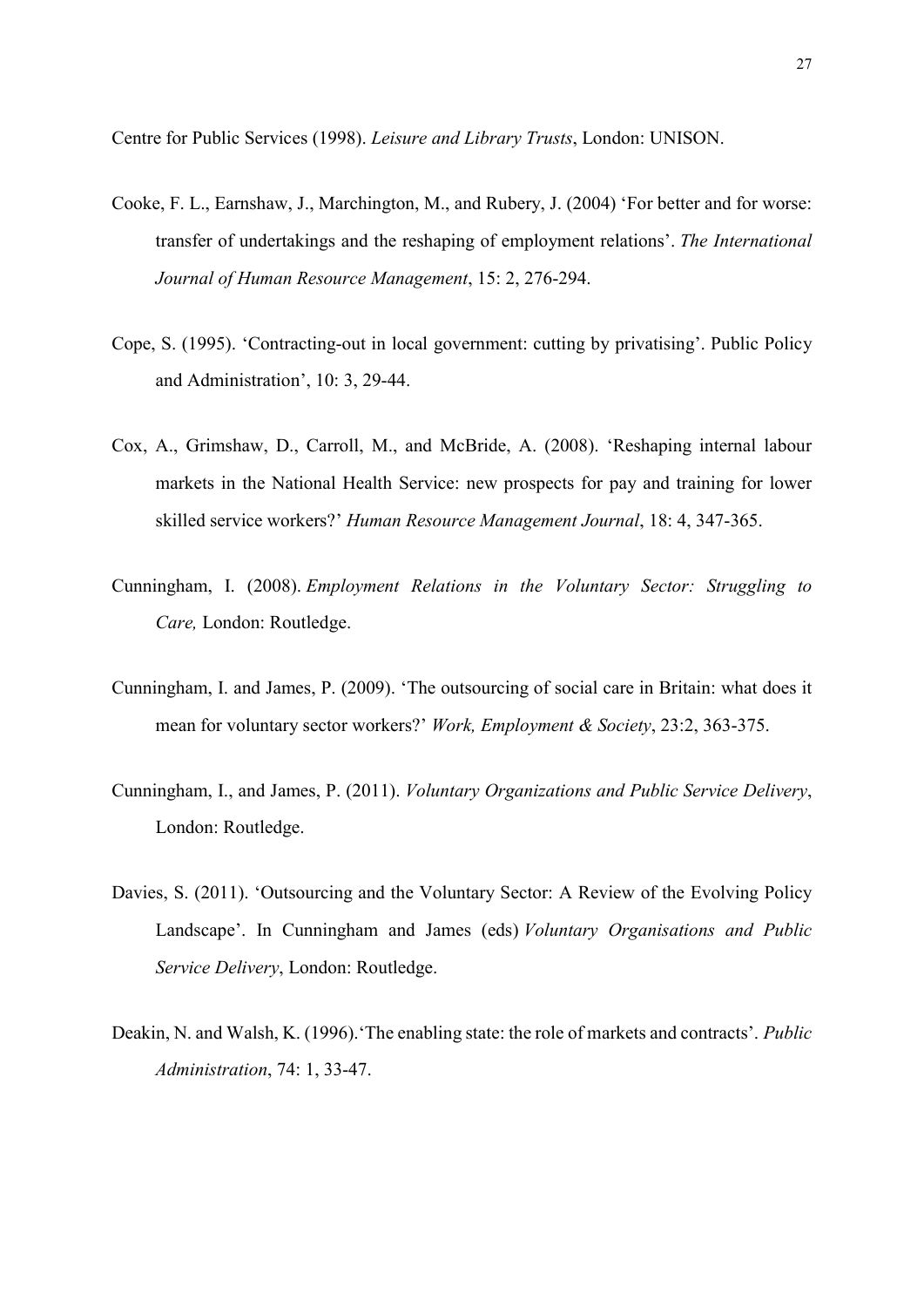- Eisenberger, R., Stinlhamber, F., Vandenberghe., Sucharski. I. and Rhoades, L. (2002). 'Perceived supervisor support: Contributions to perceived organizational support and employee retention'. Journal of Applied Psychology, 87: 3, 565-573.
- Grimshaw, D., Vincent, S., and Willmott, H. (2002). 'Going privately: partnership and outsourcing in UK public services'. Public Administration, 80:3, 475-502.
- Hebson, G., Grimshaw, D. and Marchington, M. (2003). 'PPPs and the changing public sector ethos: case-study evidence from the health and local authority sectors'. Work, Employment & Society, 17: 3, 481-501.
- Hesse-Biber, S. and Leavy, P. (2010). The Practice of Qualitative Research, Thousand Oaks: Sage.
- Higgins, P., James, P. and Roper, I. (2005). 'The role of competition in Best Value: How far does it differ to CCT?' Local Government Studies, 31: 2, 219-235.
- Hood, C. (1991). 'A public management for all seasons?' Public Administration, 69: 1, 3-19.
- Houlihan, B., and Lindsey, I. (2012). Sport Policy in Britain, New York: Routledge.
- Isabella, L. A. (1990). 'Evolving interpretations as a change unfolds: How managers construe key organizational events'. Academy of Management Journal, 33: 1, 7-41.
- Kessler, I., Coyle‐Shapiro, J., and Purcell, J. (1999). 'Outsourcing and the employee perspective'. Human Resource Management Journal. 9: 2, 5-19.
- King, N., and Horrocks, C. (2010). Interviews in Qualitative Research, London: Sage.
- King, N. (2012). Local authority sport and recreation services: where next? Manchester: Association for Public Service Excellence.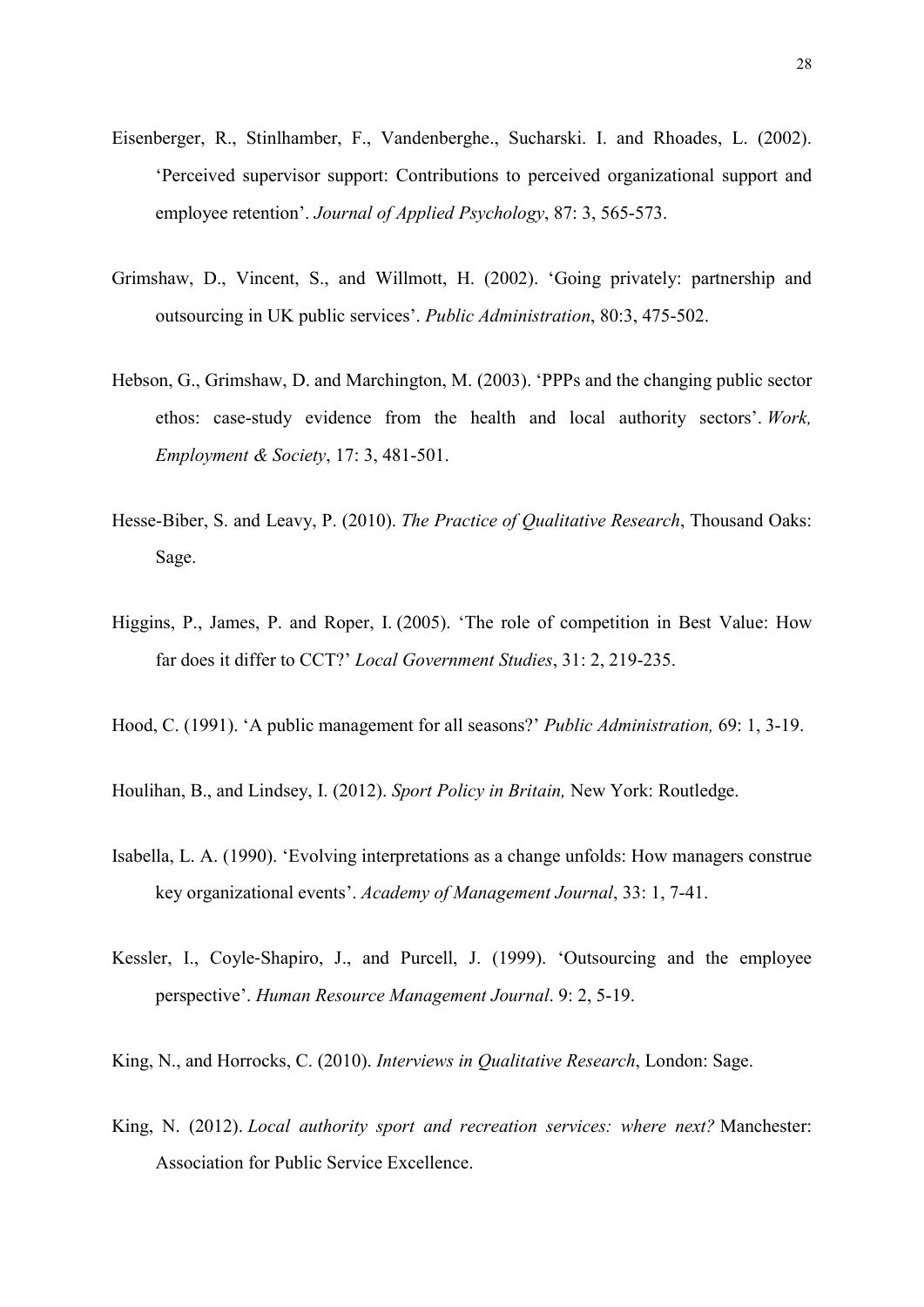- Lewin, K. (1951). 'Field Theory in Social Science'. In D. Cartwright, (ed.), Selected theoretical papers, New York: Harper and Brothers.
- Marchington, M., Vincent, S. and Cooke, F. (2005). The role of boundary spanning agents in inter-organizational contracting. In M. Marchington, D. Grimshaw, J. Rubery and H. Willmott (Eds), Fragmenting work: Blurring Organizational Boundaries and Disordering Hierarchies, pp. 135-156. Oxford University Press: Oxford.
- Marchington, M., Grimshaw, D., Rubery, J. and Willmott, H. (2005). *Fragmenting Work:* Blurring Organizational Boundaries and Disordering Hierarchies, Oxford: Oxford University Press.
- Marshall, C., and Rossman, G. B. (2010). Designing Qualitative Research, London: Sage.
- McGovern, P., Gratton, L., Hope-Hailey, V., Stiles, P. and Truss, C. (1997). 'Human resource management on the line? Human Resource Management Journal, 7: 4, 12-29.
- Morgan, S. (2007). 'Employee engagement in outsourcing'. In R. Taplin (ed) Outsourcing and HRM: An International Survey, London: Routledge.
- Morrow, S. L. (2005). 'Quality and trustworthiness in qualitative research in counselling psychology'. Journal of Counselling Psychology, 52: 2, 250.
- Neves, P. and Caetano, A. (2006). 'Social exchange processes in organizational change: The roles of trust and control'. Journal of Change Management, 6: 4, 351-364.
- Nicholson, N. (1990). 'The Transition Cycle: Causes, Outcomes, Processes and Forms'. In S. Fisher and G. L. Cooper, (eds). On the Move: The Psychology of Change and Transition, John Wiley: Chichester.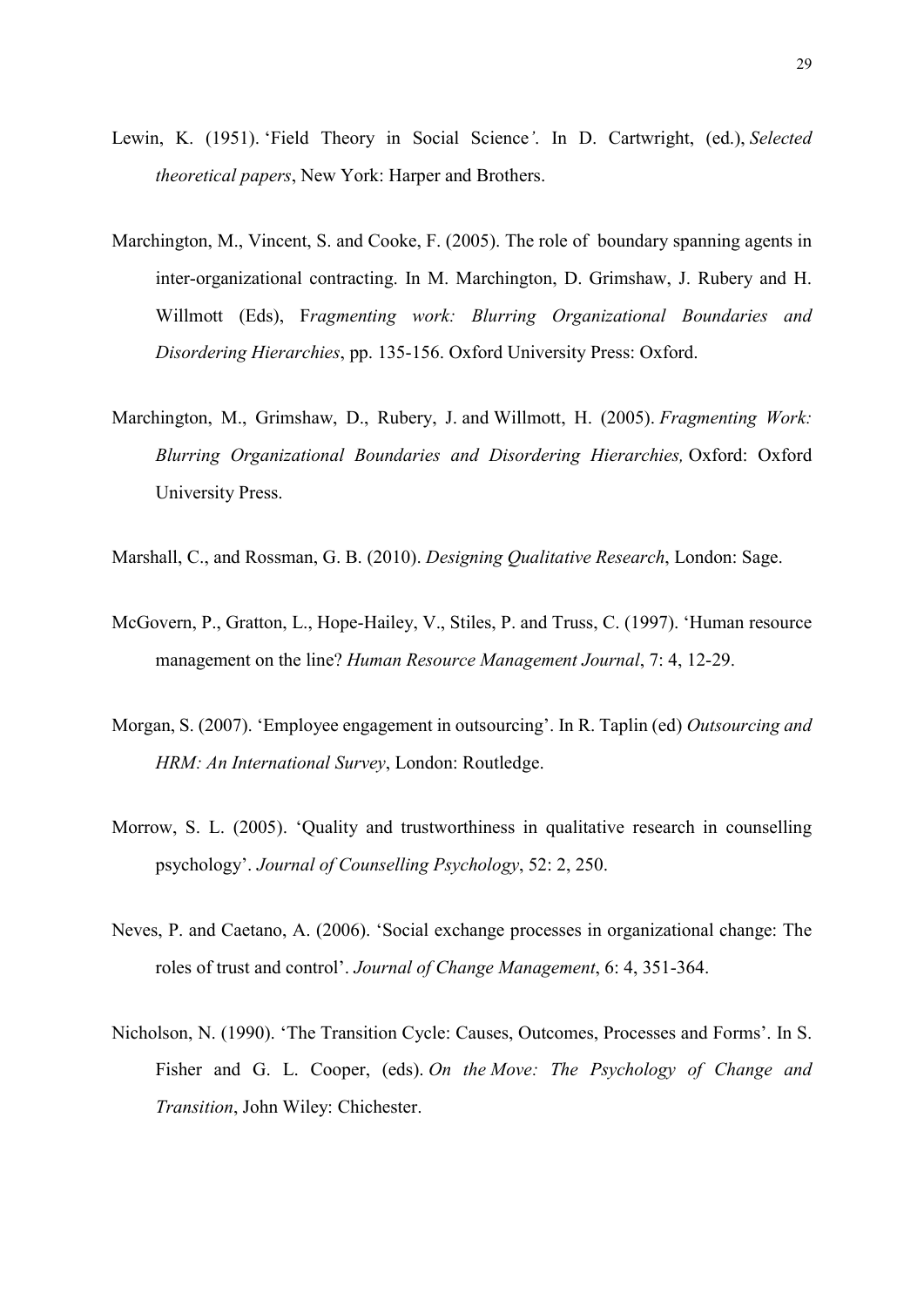- Osborne, D. and. Gaebler. T. (1992). Reinventing Government: How the Entrepreneurial Spirit is Transforming the Public Sector. Reading, MA: Addison-Wesley.
- Plimer, G. (2015). 'Public service outsourcing jumps under coalition'. Financial Times,  $30<sup>th</sup>$  April 2015.
- Pollitt, C. A. (2004). Public Management Reform: A Comparative Analysis, Oxford: Oxford University Press.
- Purcell, J. and Hutchinson, S. (2007). 'Front-line managers as agents in the HRM performance causal chain: theory, analysis and evidence'. Human Resource Management Journal, 17: 1, 3-20.
- Renwick, D. (2002). 'Line manager involvement in HRM: an inside view'. Employee Relations, 25: 3, 262-280.
- Robinson, L. (2004). Managing Public Sport and Leisure Services, London: Routledge.
- Rubery, J., and Urwin, P. (2011). 'Bringing the employer back in: why social care needs a standard employment relationship'. Human Resource Management Journal, 21: 2, 122- 137.
- Rubery, J., Earnshaw, J., Marchington, M., Cooke, F. L., and Vincent, S. (2002). 'Changing organizational forms and the employment relationship'. Journal of Management Studies, 39: 5, 645-672.
- Sachdev, S. (2001). Contracting culture: from CCT to PPPs. The private provision of public services and its impact on employment relations, London: Unison.
- Shore, L. M., Tetrick, L. E., Taylor, M. S., Coyle-Shapiro, J., Liden, R. C., McLean-Parks, J., et al. (2004) The employee-organization relationship: A timely concept in a period of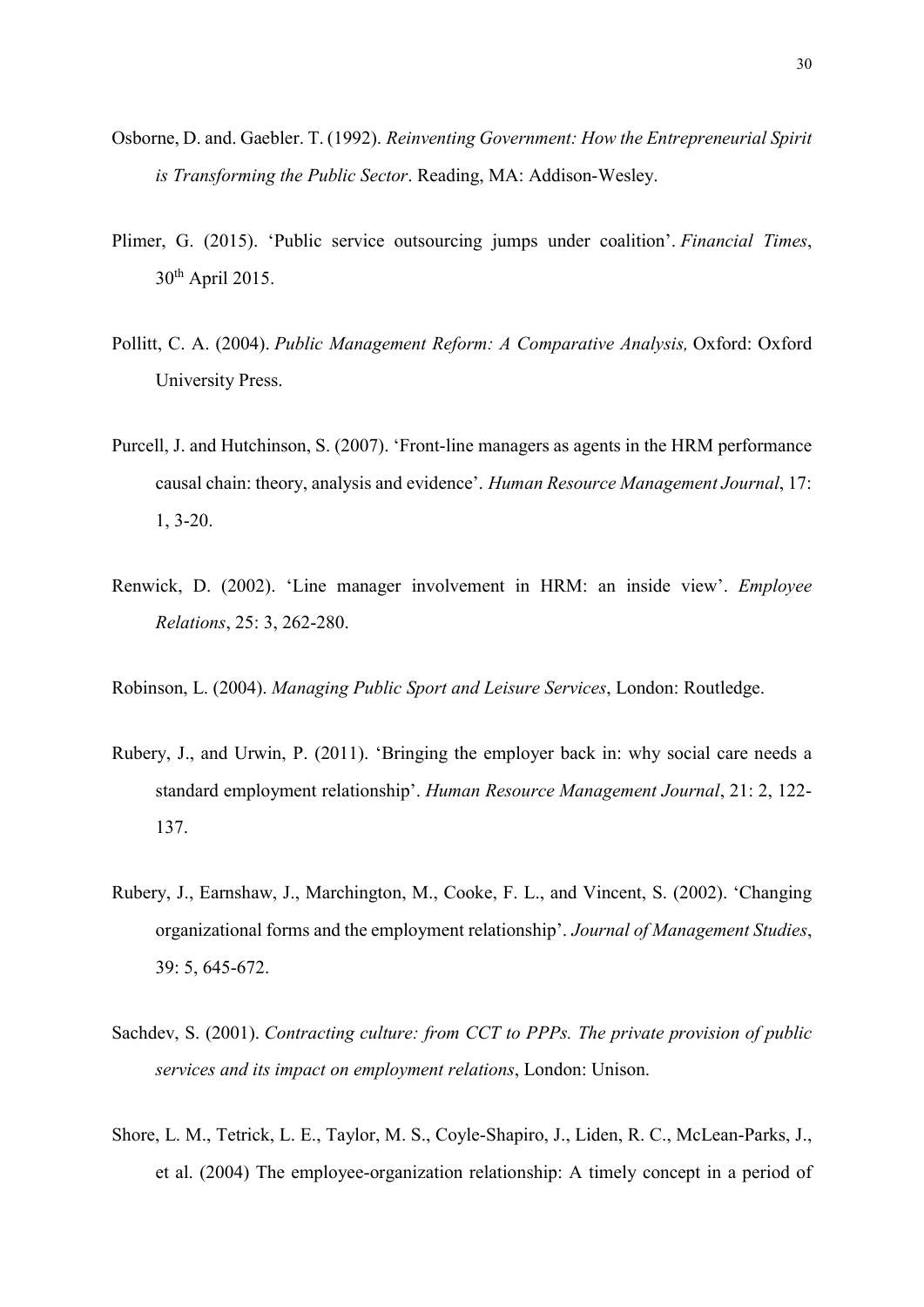transition. In J. J. Martocchio (Ed.), Research in Personnel and Human Resources Management, Vol. 23, pp 291-370. Elsevier: Amsterdam.

- Simmons, R. (2004). 'A trend to trust? The rise of new leisure trusts in the UK'. Managing Leisure, 9: 3, 159-177.
- Storey, J. (1992), Developments in the Management of Human Resources, Blackwell, Oxford.
- Thompson, J. A., & Bunderson, J. S. (2003) Violations of principle: Ideological currency in the psychological contract. Academy of Management Review, Vol. 28, No. 4, pp. 571- 586.
- Walsh, K. (1995). Public services and market mechanisms: competition, contracting and the new public management, Basingstoke: Macmillan.
- Warren, C. (2002). 'Qualitative interviewing'. In J. Gubrium & J. Holstein (Eds.) Handbook of Interview Research: Context and Methods. Thousand Oaks: Sage.
- Wayne, S.J., Shore, L.M. and Liden, R.C. (1997). 'Perceived organizational support and leadermember exchange: a social exchange perspective'. Academy of Management Journal, 40:1, 82-111.
- Williamson, O. E. (2008). 'Outsourcing: Transaction cost economics and supply chain management'. Journal of Supply Chain Management, 44: 2, 5-16.